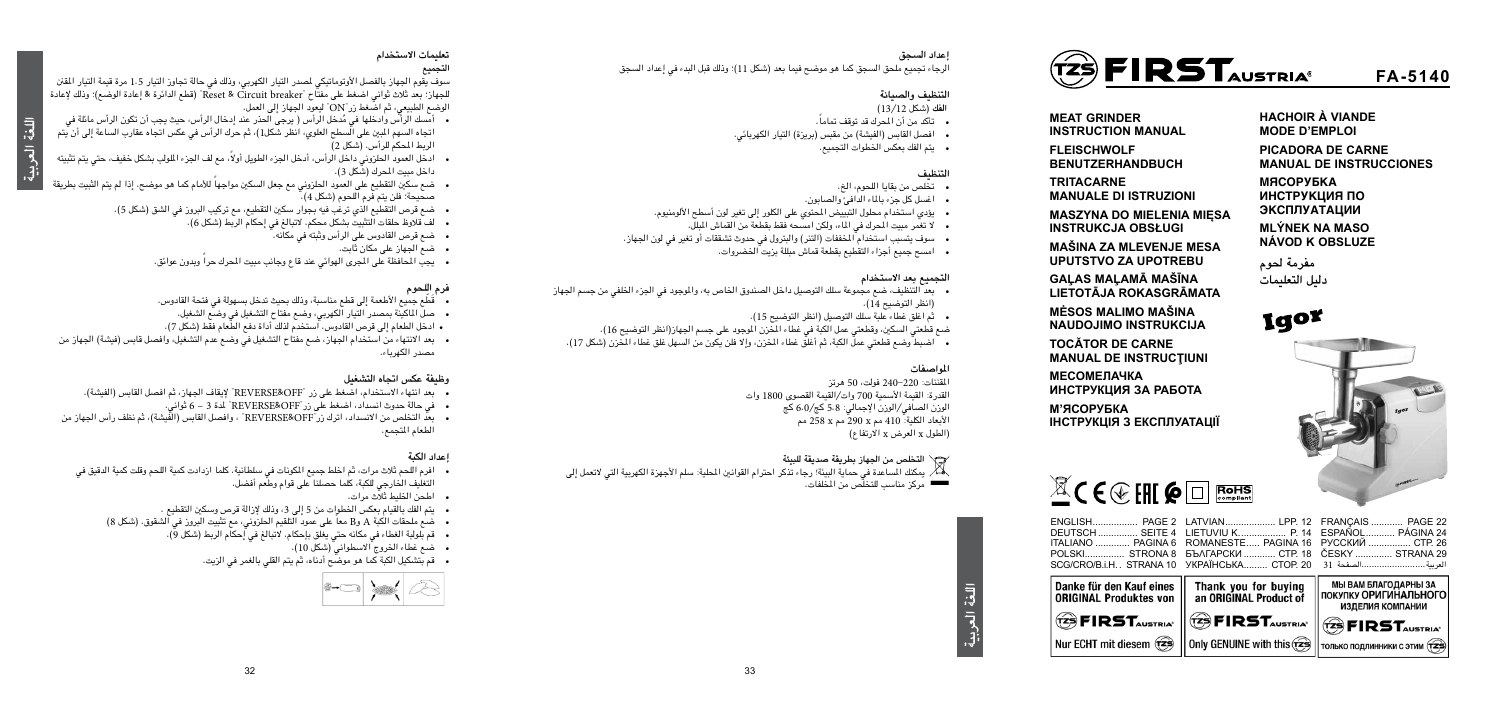#### **MEAT GRINDER INSTRUCTION MANUAL**

#### **DESCRIPTION** (fig. A)

- 1. On/Off/Reverse switch
- 2. Circuit Breaker/Reset switch
- 3. Locking knob
- 4. Head inlet 5. Head
- **ENGLISH ENGLISH**
	- 6. Hopper plate
	- 7. Food pusher
	- 8. Snake
	- 9. Cutting blade
	- 10. Cutting plate (fine) 11. Cutting plate (medium)
	- 12. Cutting plate (large)
	- 13. Fixing ring
	- 14. Kibbe attachment
	-
	- 15. Sausage attachments (fine/medium/large) 16. Body

#### **IMPORTANT SAFEGUARD**

- Home use only. Do not use for industrial purpose.
- Unplug when assembling and disassembling the unit.
- Close supervision is necessary when any appliance is used near children.
- When carrying the unit be sure to hold the head with one hand, and the back knob with the other hand. Do not carry the unit by the hopper plate or head.
- Do not fix the cutting blade and cutting plate when using kibbe attachment.
- Under load continuous running of meat grinder should be not more than 10-15 minutes with the following 10 minutes interval for motor cooling.
- To avoid jamming, do not force to operate the unit with excessive pressure.
- Never try to replace the parts and repair the unit by yourself.
- This appliance is not intended for use by persons (including children) with reduced physical, sensory or mental capabilities, or lack of experience and knowledge, unless they have been given supervision or instruction concerning use of the appliance by a person responsible for their safety.
- Children should be supervised to ensure that they do not play with the appliance.

#### **BEFORE THE FIRST USING**

- Check that voltage indicated on the rating label corresponds the mains voltage in your home.
- Wash all parts (except body) in warm soapy water.
- Before plugging in, ensure the Off/ Reverse switch is . Off<sup>"</sup> position.
- When the motor activates, do not switch on.
- Never try to replace the parts and repair the unit by yourself.

#### **INSTRUCTION FOR USING ASSEMBLING**

Appliance will cut off power when the current is over 1.5 times rated current, after around 3 seconds, press Circuit breaker&Reset to reset, then press "ON", the appliance can continue to work.

- Hold the head and insert it into the inlet (when inserting pls pay attention the head must be slanted as per arrow indicated on the top, see fig.1),then move the head anticlockwise so that the head being fastened tightly. (fig. 2)
- Place the snake into the head, long end first, and turn to feed the screw slightly until it is set into the motor housing  $(fia \t3)$
- Place the cutting blade onto the snake shaft with the blade facing the front as illustrated. If it is not fitted properly, meat will not be ground (fig. 4).
- Place the desired cutting plate next to the cutting blade, fitting protrusions in the slot  $(fia 5)$
- Screw the fixing ring tight. Do not over tighten (fig. 6).
- Place the hopper plate on the head and fix it into position.
- Locate the unit on a firm place.
- The air passage at the bottom and the side of the motor housing should be kept free and not blocked.

#### **MINCING MEAT**

- Cut all foods into pieces so that they fit easily into the hopper opening.
- Plug and switch on machine.
- Feed foods into the hopper plate. Use for it only the food pusher  $(fia \vec{7})$ .
- After use switch the unit off and unplug it from the power supply.

#### **REVERSE FUNCTION**

- After using, Press "OFF&REVERSE" to let appliance to stop, then pull plug out.
- If blockade is happened, direct press "OFF&REVERSE" for 3-6 seconds.
- After unblocking, release "OFF&REVERSE", and pull plug out, then clean food out from head of appliance.

#### **MAKING KIBBE**

- Mince meat three times and mix all ingredients together in a bowl. More meat and less flour for outlet cover create better consistency and taste.
- Grind the mixture three times.
- Disassemble by reversing the steps form assembling 5-3 to remove the cutting plate and cutting blade
- Place kibbe attachments A and B onto the feed screw shaft together, fitting protrusions in the slots. (fig. 8)
- Screw cap into place until tight. Do not  $over$  fighten (fig. 9).
- Make the cylindrical outlet cover (fig. 10).
- Form kibbe as illustrated below and deep fry.



#### **MAKING SAUSAGE**

Before starting please assemble sausage attachment as per following (fig. 11)

#### **CLEANING AND MAINTENANCE**

**DISASSEMBLING** (fig. 12/13)

- Make sure that the motor has stopped completely.
- Disconnect the plug from the power outlet.
- Disassemble by reversing the steps from assembling.

#### **CLEANING**

- Remove meat, etc.
- Wash each part in warm soapy water.
- A bleaching solution containing chlorine will discolor aluminum surfaces.
- Do not immerse the motor housing in water, but only wipe it with a damp cloth.
- Thinners and petrol will crack of change the color of the unit.
- Wipe all the cutting parts by vegetable oil-wet cloth.

#### **PACKAGING**

- After cleaning, put cordset into cordset box which is on back of appliance Body (see Illustration 14)
- Then lock the cover of cordset box. (see Illustration 15)
	- Put 2 blade trays and 2 kibbes in the storage lid which is on appliance body. (see Illustration 16)
- Adjust the position of 2 kibbes, then cover the storage cover, or it is very difficult to cover the storage cover. (fig. 17)

## **SPECIFICATION**<br>Rating:

Rating: 220-240V, 50Hz<br>Power: 700W Nominal/1800W Maximal Pow Nominal/1800W Maximal<br>eight: 5.8kg/6.0kg Net/Gross Weight: 5.8kg/6.0kg<br>Overall Dimension: 410x290x258mm Overall Dimension: (LxDxH)

#### **Environment friendly disposal**

 $\chi$  You can help protect the environment! Please remember to respect the local regulations: hand in the non-working electrical equipments to an appropriate waste disposal center.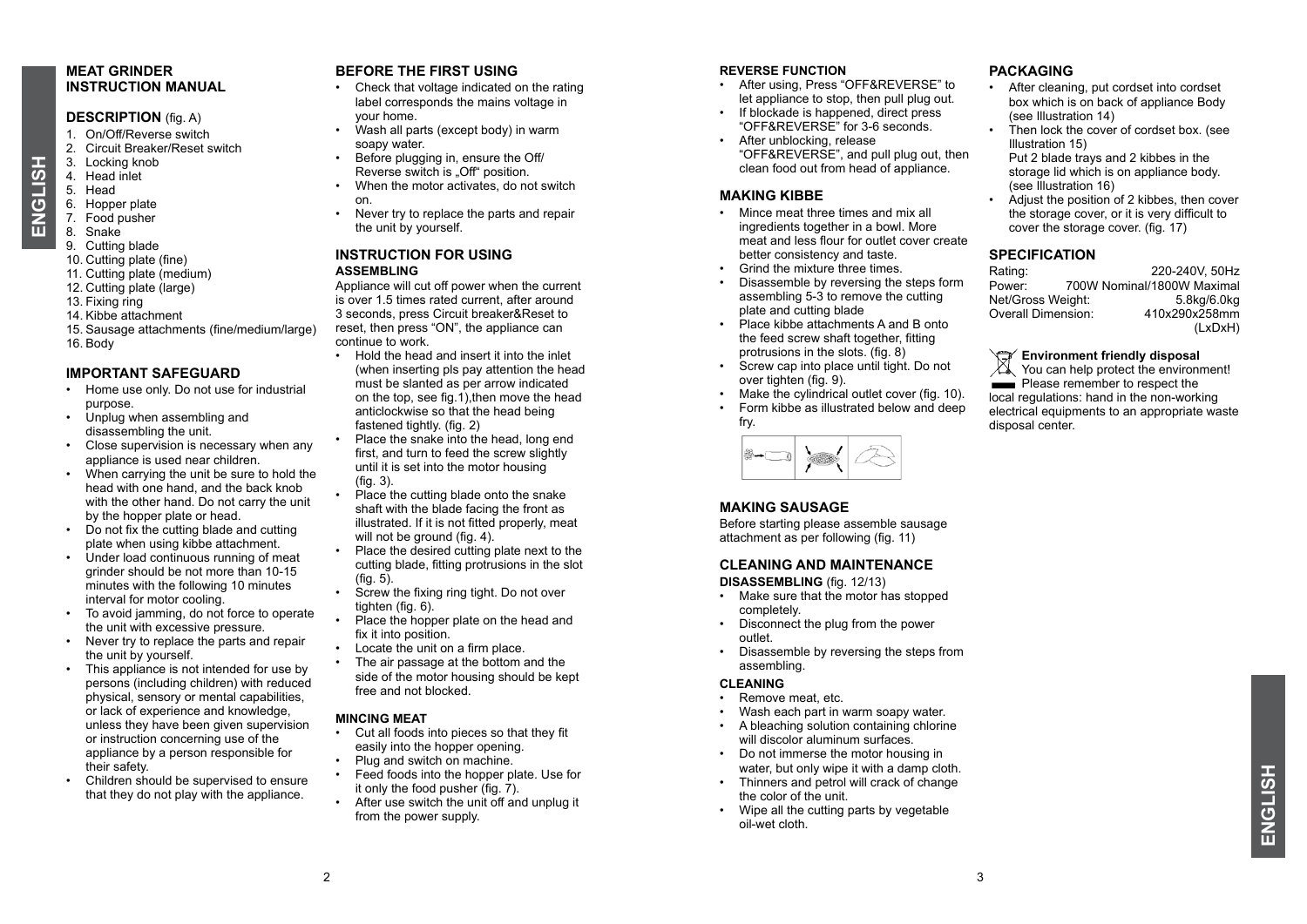#### **FLEISCHWOLF BEDIENUNGSANLEITUNG**

#### **BESCHREIBUNG** (Abb. A)

- 1. Ein/Aus/Umkehr Schalter
- 2. Rückstelltaste
- 3. Sperrknopf
- 4. Kopfteileinlass<br>5. Kopfteil
- Kopfteil 6. Zuführplatte
- 7. Stampfer
- 8. Schnecke

**DEUTSCH**

ō

**HJSCH** 

- 9. Hackmesser
- 10. Hackplatte (fein)
- 11. Hackplatte (mittel)
- 12. Hackplatte (grob)
- 13. Fixierring
- 14. Kibbe Aufsatz
- 15. Wurst Aufsätze (fein/mittel/grob)
- 16. Gehäuse

#### **WICHTIGE SICHERHEITSHINWEISE**

- Nur für den Hausgebrauch. Nicht für industriellen Gebrauch.
- Netzstecker ziehen vor dem Zerlegen und Zusammenbauen des Gerätes.
- Strengste Aufsicht ist erforderlich, wenn das Gerät in der Nähe von Kindern benutzt wird.
- Wenn Sie das Gerät tragen, halten Sie es am Kopf mit der einen Hand und am hinteren Knopf mit der anderen Hand. Tragen Sie das Gerät nie nur am Kopf oder an der Zuführplatte.
- Installieren Sie nicht die Hackmesser und – Platten wenn Sie den Kibbe Aufsatz benutzen.
- Unter Last sollte der Fleischwolf nicht mehr als 10-15 Minuten ununterbrochen arbeiten mit anschlieβenden 10 Minuten Pause, um den Motor wieder abzukuehlen.
- Um Verstopfungen vorzubeugen, zwingen Sie das Gerät nicht unter hohem Druck zu arbeiten.
- Versuchen Sie nie Teile selbst auszuwechseln oder das Gerät selbst zu reparieren.
- Dieses Gerät ist nicht für die Benutzung durch Personen (einschließlich Kinder) mit verminderten physischen, sensorischen und geistigen Fähigkeiten oder unzureichender Erfahrung und Kenntnis geeignet, es sei denn, es wurden Anleitungen betreffs der

Benutzung des Geräts durch eine verantwortliche Aufsichtsperson erteilt. • Kinder müssen beaufsichtigt werden

damit sie nicht mit dem Gerät spielen.

#### **VOR DEM ERSTEN GEBRAUCH**

- Prüfen Sie, dass die Gerätevoltangabe mit der Voltstärke in Ihrem Haus übereinstimmt.
- Waschen Sie alle Teile (ausgenommen das Gehäuse) in warmer Seifenlauge.
- Vor der Netzverbindung stellen Sie sicher, dass der Off/Reverse Schalter in der Off" Position steht.
- Schalten Sie nicht ein wenn der Motor aktiviert ist.
- Versuchen Sie nie Teile selbst auszuwechseln oder das Gerät selbst zu reparieren.

#### **GEBRAUCHSANWEISUNGEN ZUSAMMENBAU**

Das Gerät schaltet sich bei 1,5-fachem Überstrom nach 3 Sekunden automatisch aus. Drücken Sie die Rückstelltaste auf dem Sicherungsautomaten und dann "ON", das Gerät ist wieder betriebsbereit.

- Halten Sie den Kopf und setzen Sie ihn im Gehäuse ein (der Kopf muss hierzu etwas abgewinkelt sein, wie oben mit Pfeil angezeigt, siehe Abb. 1), dann drehen Sie den Kopf nach links<sup>' um</sup> ihn fest anzuziehen (Abb. 2).
- Setzen Sie die Schnecke in den Kopf ein, das lange Ende zuerst, und fixieren die Schraube locker bis sie im Motorgehäuse sitzt (Abb. 3).
- Setzen Sie das Hackmesser mit der Klinge nach vorne, wie abgebildet, auf den Schneckenschaft. Wenn das Messer nicht ordnungsgemäβ befestigt ist, wird das Fleisch nicht zerkleinert. (Abb. 4).
- Setzen Sie die gewünschte Hackplatte, mit den Vorsprüngen in die Vertiefungen, direkt vor das Hackmesser. (Abb. 5).
- Schrauben Sie den Fixierring stramm fest Drehen Sie die Schraube aber nicht zu hart an. (Abb. 6)
- Setzen Sie die Zuführplatte auf den Kopf und fixieren sie in ihrer Position.
- Stellen Sie das Gerät auf eine feste Unterlage
- Die Luftzufuhröffnungen am Boden und am Motorgehäuse sollten nicht blockiert oder abgedeckt werden.

#### **FLEISCH ZERHACKEN**

- Schneiden Sie das Fleisch in kleine Stücke, sodass es leicht in die Zuführöffnung passt.
- Netzstecker einstecken, das Gerät einschalten.
- Schieben Sie das Fleisch von der Zuführplatte in die Öffnung. Benutzen Sie hierfür nur den Stampfer. (Abb. 7).
- Nach dem Gebrauch schalten Sie das Gerät aus und trennen es vom Stromnetz.

#### **UMKEHR FUNKTION**

- Nach Gebrauch schalten Sie das Gerät mit "OFF&REVERSE" aus, dann ziehen Sie den Netzstecker.
- Kommt es zu einer Blockierung, so halten Sie "OFF&REVERSE" für 3 bis 6 Sekunden gedrückt.
- Nachdem die Blockierung aufgehoben ist, lassen Sie "OFF&REVERSE" los, dann ziehen Sie den Netzstecker und Reinigen Sie den Kopf des Geräts.

#### **HERSTELLEN VON KIBBE**

- Hacken Sie das Fleisch dreimal und mixen alle Zutaten in einer Schüssel zusammen. Mehr Fleisch und weniger Mehl sind günstiger für den Aufsatz und ergeben einen besseren Geschmack.
- Zermahlen Sie diese Mischung dreimal.
- Das Zerlegen von Hackmesser und Hackscheibe geschieht in umgekehrter Reihenfolge wie das Zusammensetzen unter Schritt 5-3.
- Setzen Sie den Kibbe Aufsatz, Teile A und B, so auf die Schnecke, dass die Vorsprünge in die Vertiefungen passen. (Abb. 8)
- Setzen Sie die Kappe an ihren Platz und drehen sie fest. Nicht zu stark festdrehen. (Abb. 9)
- Setzen Sie den zylindrischen Aufsatz auf (Abb. 10)
- Formen Sie die Kibbe wie unten gezeigt und braten sie.



#### **WURSTZUBEREITUNG**

Montieren Sie das Gerät zunächst mit dem Wurstzubehör, wie in Abb. 11 dargestellt.

#### **REINIGUNG UNG WARTUNG**

#### **ZERLEGEN** (Abb. 12/13)

- Sicherstellen, dass der Motor still steht.
- Netzstecker aus der Steckdose ziehen.
- Zerlegen in umgekehrter Reihenfolge wie das Zusammensetzen.

#### **REINIGEN**

- Entfernen Sie Fleisch usw.
- Waschen Sie jedes Teil in warmer Seifenlauge
- Ein Bleichmittel mit Chlor wird die Aluminiumoberfläche verfärben.
- Tauchen Sie das Motorgehäuse nicht in Wasser sondern wischen es nur mit einem feuchten Tuch ab.
- Verdünner oder Reinigungsbenzin können die Farbe des Gehäuses zerstören.
- Alle Schneidwerkzeuge mit einem Lappen wischen der mit Salatöl getränkt ist.

#### **AUFBEWAHRUNG**

- Nach dem Reinigen verstauen Sie das Netzkabel im Aufbewahrungsfach auf der Geräterückseite (siehe Abb. 14).
- Verschließen Sie das Aufbewahrungsfach (siehe Abb. 15). Setzen Sie die 2 Messer und 2 Kebbescheiben im Aufbewahrungsfach oben ein (siehe Abb. 16).
- Die 2 Kebbescheiben müssen korrekt eingesetzt werden, ansonsten lässt sich das Aufbewahrungsfach kaum schließen (Abb. 17).

#### **TECHNISCHE DATEN**

Stromstärke: 220-240V, 50Hz 700W Nennleistung/ 1800W Maximal<br>5.8kg/6.0kg Netto/Brutto Gewicht:<br>Abmessungen: Abmessungen: 410x290x258mm (LxBxH)

#### **Entsorgung**

 $\mathbb{X}$ . Helfen Sie mit beim Umweltschutz! Entsorgen Sie Elektroaltgeräte nicht mit dem Hausmüll. Geben Sie dieses Gerät an einer Sammelstelle für Elektroaltgeräte ab.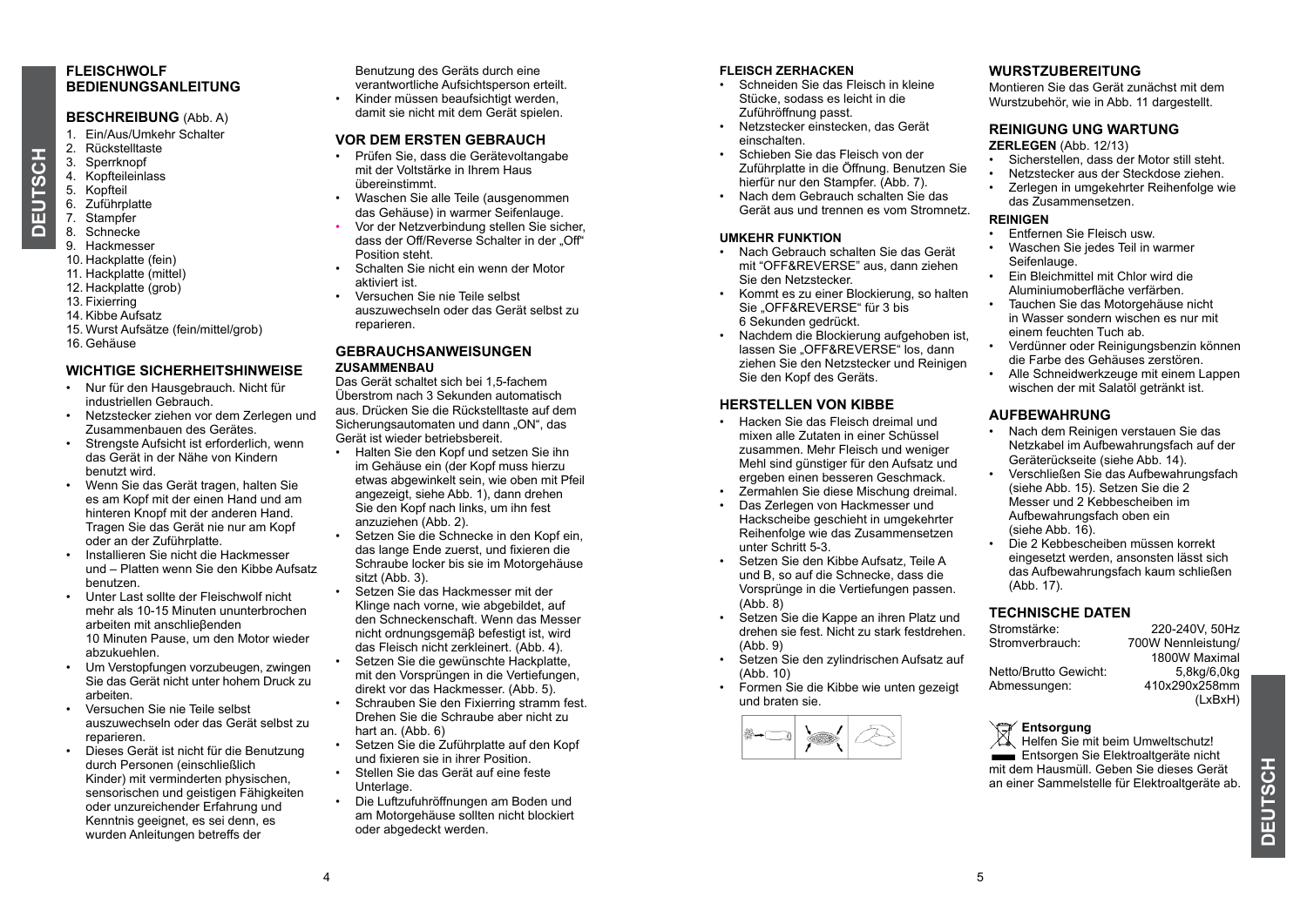#### **TRITACARNE MANUALE DI ISTRUZIONI**

#### **DESCRIZIONE** (fig. A)

- 1. Interruttore On/Off/Funzionamento inverso
- 2. Interruttore Arresto circuito/Ripristino<br>3. Manopola di blocco
- 3. Manopola di blocco<br>4. Attacco della testina
- 4. Attacco della testina<br>5. Testina
- **Testina**
- 6. Piastra di alimentazione
- 7. Compattatore di alimenti
- 8. Coclea

**ITALIANO**

**TALIANO** 

- 9. Lama da taglio 10. Piastra da taglio (fina)
- 11. Piastra da taglio (media)
- 12. Piastra da taglio (larga)
- 13. Anello di fissaggio
- 14. Inserto per polpette tipo kibbe
- 15. Accessorio per salsicce (sottile/medio/
- grande) 16. Corpo
- 

#### **PRECAUZIONI IMPORTANTI PER LA SICUREZZA**

- Solo per uso domestico. Non adatto per uso industriale.
- Quando si monta e si smonta l'unità la spina deve essere scollegata.
- Se l'apparecchio è utilizzato in presenza di bambini si deve adottare precauzione estrema.
- Quando si trasporta l'unità afferrare la testina con una mano e la manopola della rotazione inversa con l'altra. Non trasportare l'unità afferrando dalla piastra di alimentazione o dalla testina.
- Non fissare la lama di taglio e la piastra di taglio se si usa l'inserto per polpette tipo kibbe.
- In situazioni di pieno carico il funzionamento costante non deve superare i 10-15 minuti con un conseguente periodi di attesa di 10 minuti per consentire al motore di raffreddarsi.
- Per evitare che il cibo s'intasi non forzare l'uso dell'unità ad elevato carico.
- Non tentare mai di sostituire i componenti e di riparare l'unità da soli.
- Questo apparecchio non è destinato all'uso da parte di persone (compresi bambini) con ridotte capacità mentali, fisiche o sensoriali o prive di esperienza e conoscenze in merito, salvo in presenza di altre persone che ne sorveglino l'operato o ricevano istruzioni sull'uso

dell'apparecchio da una persona responsabile della loro sicurezza. • I bambini devono essere sorvegliati onde evitare che giochino con l'apparecchio.

#### **OPERAZIONI PRELIMINARI AL PRIMO UTILIZZO**

- Controllare che la tensione indicata sull'etichetta delle specifiche corrisponda alla tensione di alimentazione presente in casa.
- Lavare tutti i pezzi (tranne il corpo) in acqua tiepida, saponata.
- Prima dell'accensione, assicurarsi che l'interruttore Off/Inverso sia in posizione  $\bigcap$ ff"
- Non effettuare il collegamento con motore in funzione.
- Non tentare mai di sostituire i componenti e di riparare l'unità da soli.

#### **ISTRUZIONI PER L'USO MONTAGGIO**

L'apparecchio si spegne quando la corrente supera di 1,5 volte quella prevista, dopo circa 3 secondi, premere Interruttore di circuito/ Ripristino per ripristinare, quindi premere "ON", l'apparecchio può continuare a funzionare.

- Mantenere la testa e inserirla nell'ingresso (quando si inserisce prestare attenzione che la testa sia inclinata secondo la freccia indicata sulla parte superiore, si veda fig. 1), quindi muovere la testa in senso antiorario in modo che la testa sia serrata in modo fisso. (fig. 2)
- Posizionare la coclea sulla testina, prima l'estremità lunga e ruotare per introdurre la vite finché non si inserisce nell'alloggiamento del motore (fig. 3).
- Posizionare la lama di taglio sull'albero della coclea con la lama rivolta in avanti come illustrato. Se il montaggio non avviene correttamente, la carne non sarà macinata (fig. 4).
- Posizionare la piastra di taglio desiderata accanto alla lama di taglio, inserendo le sporgenze nelle scanalature (fig. 5).
- Avvitare l'anello di fissaggio, serrandolo. Non stringere eccessivamente (fig. 6).
- Sistemare la piastra di alimentazione sulla testina e fissare in posizione.
- Sistemare l'unità in un luogo stabile. • La circolazione dell'aria deve essere libera e priva di ostruzioni nella parte inferiore e laterale dell'alloggiamento motore.

#### **MACINAZIONE DELLA CARNE**

- Tagliare gli alimenti in pezzi in modo da poterli introdurre facilmente nell'apertura della piastra di alimentazione.
- Collegare e accendere la macchina.
- Introdurre gli alimenti dalla piastra di alimentazione. Per tale scopo usare solo il compattatore (fig. 7).
- Dopo l'uso spegnere l'unità e scollegarla dall'alimentazione.

#### **FUNZIONAMENTO INVERSO**

- Dopo l'uso, premere "OFF&REVERSE" per spegnere l'apparecchio, quindi scollegarlo.
- Se si verifica un blocco, premere direttamente "OFF&REVERSE" per 3-6 secondi.
- Dopo lo sblocco, rilasciare "OFF&REVERSE", e scollegare, quindi rimuovere gli alimenti dalla testa dell'apparecchio.

#### **PREPARAZIONE DI POLPETTE TIPO KIBBE**

- Macinare la carne tre volte e mescolare gli ingredienti in una terrina. Una dose maggiore di carne e una minore di farina sono più idonee per l'uso e consentono di ottenere una consistenza e un sapore migliori.
- Tritare gli ingredienti mescolati per tre volte.
- Smontare ripetendo in senso inverso i passaggi 5-3 eseguiti per il montaggio
- Porre gli accessori per polpette di tipo kibbe A e B sull'albero della vite di alimentazione, inserendo le sporgenze nelle scanalature. (fig. 8)
- Avvitare il tappo in posizione finché non è stretto. Non stringere eccessivamente  $(fia 9)$
- Inserire l'inserto di uscita cilindrico  $(fia 10)$
- Dare la forma alle polpette tipo kibbe come illustrato di seguito e friggere in olio bollente.



#### **FARE SALSICCE**

Prima di iniziare fissare l'accessorio per le salsicce come seque (fig. 11)

#### **PULIZIA E MANUTENZIONE**

- **SMONTAGGIO** (fig. 12/13)
- Accertarsi che il motore si sia completamente arrestato.
- Scollegare la spina dalla presa.
- Smontare eseguendo in senso inverso i passaggi del montaggio.

#### **PULIZIA**

- Togliere residui di carne, ecc.
- Lavare ciascun pezzo in acqua saponata tiepida.
- Una soluzione sbiancante contente candeggina scolorisce le superfici in alluminio.
- Non immergere l'alloggiamento del motore in acqua, ma strofinarlo con uno straccio umido.
- Solventi e benzina possono provocare crepe e scolorire l'unità.
- Pulire tutte le parti di taglio con panno imbevuto di olio vegetale.

#### **IMBALLAGGIO**

- Dopo la pulizia, porre il cavo nel portacavo che è sul retro dell'apparecchio (si veda la fig. 14)
- Quindi bloccare il coperchio del portacavo. (si veda la fig. 15) Porre i 2 portalame e 2 accessori per polpette kibbe nel coperchio di conservazione che è sul corpo dell'apparecchio. (si veda la fig. 16)
- Regolare la posizione dei 2 accessori per polpette kibbe nel coperchio di conservazione o è molto difficile coprire il coperchio di conservazione. (fig. 17)

#### **SPECIFICHE**

Classe di tensione: 220-240V, 50Hz Alimentazione: 700W Nominale/1800W Max.<br>Peso netto/lordo: 5 8kg/6 0kg Peso netto/lordo: 5,8kg/6,0kg<br>Dimensioni generali: 410x290x258mm Dimensioni generali:  $(L \times P \times A)$ 

**Smaltimento Ecologico**<br>Contribuiamo a protegner Contribuiamo a proteggere l'ambiente! Ricordare di rispettare le normative locali: consegnare il dispositivo elettrico non funzionante a un centro di smaltimento appropriato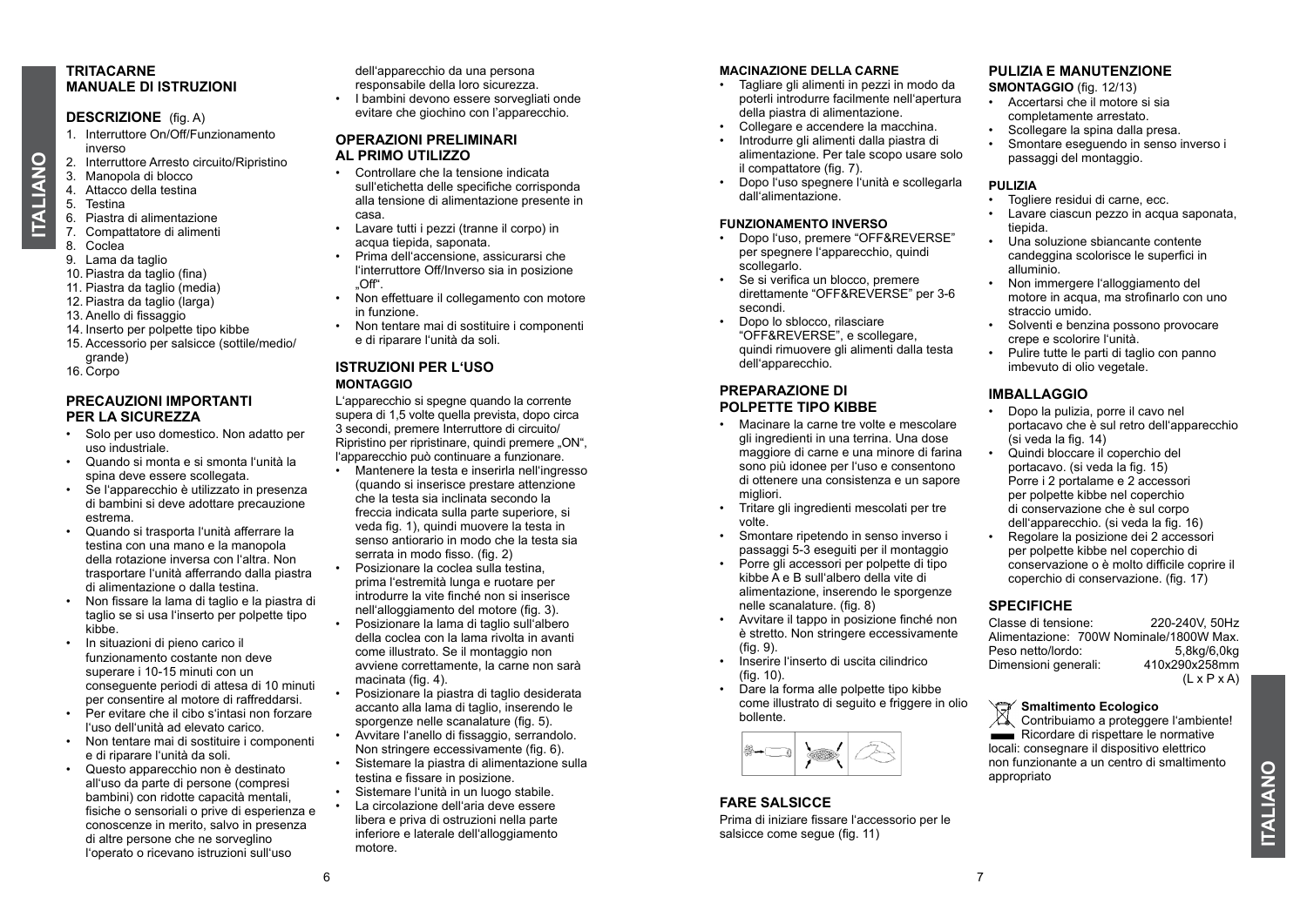#### **MASZYNKA DO MIELENIA MIĘSA PODRĘCZNIK OBSŁUGI**

#### **OPIS** (rys. A)

- 1. Włącznik/wyłącznik/zmiany kierunku obracania
- 2. Wyłącznik obwodu i Reset
- 3. Pokrętło blokady
- 4. Wlot głowicy
- 5. Głowica

**POLSKI**

- 6. Miska zasypowa
- 7. Popychacz 8. Ślimak
- 
- 9. Nóż
- 10. Sitko (drobne)
- 11. Sitko (średnie)
- 12. Sitko (grube)
- 13. Nakrętka
- 14. Nasadka do krokietów
- 15. Nasadka masarska do kiełbas (drobne/ średnie/grube)
- 16. Korpus

#### **ŚRODKI OSTROŻNOŚCI**

- Wyłącznie do użytku w gospodarstwie domowym. Nie używać w kuchniach przemysłowych.
- Wyłączyć z sieci przed rozłożeniem na części i ponownym złożeniem urządzenia.
- Dzieci powinny znajdować się pod ścisłym nadzorem podczas używania urządzenia w ich obecności.
- Podczas przenoszenia urządzenia, jedną ręką przytrzymywać głowicę, a drugą tylne pokrętło. Nie trzymać urządzenia za miskę zasypową, ani samą głowicę.
- Nie montować noża ani sitka podczas korzystania z nasadki do krokietów.
- Maszynka do mielenia nie powinna pracować w sposób ciągły dłużej, niż przez 10-15 minut, po czym należy przeznaczyć 10 minut na schłodzenie silnika.
- W celu uniknięcia zablokowania mechanizmu, nie obsługiwać urządzenia w sposób siłowy, ani nie wywierać nadmiernego nacisku.
- Nie wymieniać samodzielnie części, ani nie naprawiać.
- Ten produkt nie jest przeznaczony dla osób (w tym dzieci), których zdolności fizyczne, czuciowe lub umysłowe są ograniczone lub które nie mają doświadczenia w obsłudze tego produktu, chyba, że znajdują się pod nadzorem osoby posiadającej takie zdolności.

• Należy pilnować dzieci, aby nie bawiły się tym urządzeniem.

#### **PRZYGOTOWANIE MASZYNKI DO PRACY**

- Sprawdzić, czy wartość znamionowa napięcia zgodna jest z napięciem domowej sieci zasilającej.
- Umyć wszytkie części (za wyjątkiem korpusu) w ciepłej wodzie z dodatkiem detergentu.
- Przed podłączeniem do sieci, sprawdzić, czy przełącznik Off/Reverse jest w pozycji "Off".
- Jeżeli silnik uruchomi się samoczynnie, nie włączać zasilania.
- Nie wymieniać samodzielnie części, ani nie naprawiać.

#### **INSTRUKCJE OBSŁUGI SKŁADANIE**

Urządzenie wyłączy się, gdy prąd przekroczy 1,5 raza prąd znamionowy, po około 3 sekund, by zresetować nacisnać Circuit breaker&Reset (wyłącznik obwodu i Reset), nastepnie nacisnąć "ON" (zał.), urządzenie może kontynuować pracę.

- Przytrzymać głowicę i włożyć ją do wlotu (przy wsuwaniu proszę zwrócić uwagę na to by była ona pod skosem wskazanym przez strzałkę na górze, (patrz rys. 1), następnie obrócić głowicę w kierunku przeciwnym do wskazówek zegara, tak by głowica była pewnie zamocowana. (rys. 2)
- Umieścić ślimaka w głowicy, wkładając najpierw długi koniec, a następnie nieznacznie obrócić wkręt, aż osadzi się w obudowie silnika (rys. 3).
- Umieścić nóż w tulei ślimaka, ostrzem skierowanym ku przodowi, jak na rysunku. Nieprawidłowo założony nóż nie zmieli mięsa (rys. 4).
- Umieścić wybrane sitko tuż przy nożu, przy czym rowki sitka muszą znaleźć się w występach komory (rys. 5).
- Założyć nakrętkę i dokładnie dokręcić. Nie zakręcać zbyt mocno (rys. 6).
- Umieścić miskę zasypową nad głowicą i umocować na swoim miejscu.
- Postawić urządzenie na stabilnym podłożu.
- Nie należy blokować ujścia powietrza u dołu i z boku obudowy silnika, aby ułatwić swobodna wentylacie.

#### **MIELENIE MIĘSA**

- Pokroić żywność na kawałki, aby swobodnie mieściły się w otworze miski zasypowej.
- Podłączyć wtyczkę do gniazda sieciowego, włączyć urządzenie.
- Do wkładania żywności do miski zasypowej służy tylko popychacz (rys. 7).
- Po zakończeniu mielenia, wyłączyć zasilanie i odłączyć urządzenie z sieci.

#### **FUNKCJA WSTECZNA**

- Po użyciu, nacisnąć "OFF&REVERSE" (wyłączenie i wstecz) aby urządzenie zatrzymać i wyjąć wtyczkę.
- Jeśli ma miejsce zablokowanie, to proszę nacisnąć "OFF&REVERSE" przez 3-6 sekund.
- Po odblokowaniu, uwolnić "OFF&REVERSE", i wyjąć wtyczkę, a następnie oczyścić żywność z głowicy urządzenia.

#### **KROKIETY**

- Zemleć mięso trzykrotnie i połączyć wszystkie składnki w osobnej misce. Im więcej mięsa, a mniej maki, tym lepsza konsystencja i smak.
- Zemleć połączone składniki trzy razy.
- Rozłożyć urządzenie, wykonując kroki 5-3 z rodziału "Składanie" w odwrotnej kolejności: wyjąć sitko i nóż.
- Umieścić obie nasadki do krokietów (A i B) na wkręcie w tulei, przy czym rowki nasadki muszą znaleźć się w występach komory. (rys. 8)
- Nałożyć nasadkę na swoje miejsce i dokładnie dokręcić. Nie zakręcać zbyt mocno (rys. 9).
- Założyć cylindryczną pokrywę ujścia (rys. 10).
- Formować krokiety, jak na rysunku, i smażyć na głębokim oleju.



#### **TWORZENIE KIEŁ BAS**

Przed rozpoczęciem proszę zamontować wyposażenie do kiełbas jak na poniższym rysunku (rys. 11)

#### **CZYSZCZENIE I KONSERWACJA**

#### **ROZKŁADANIE NA CZĘŚCI** (rys. 12/13)

- Upewnić się, że silnik całkowicie się zatrzymał.
- Odłączyć wtyczkę z gniazda elektrycznego.
- Rozłożyć na części, wykonując kroki z rozdziału "Składanie" w odwrotnej kolejności.

#### **CZYSZCZENIE**

- Usunąć resztki mięsa itd.
- Umyć każdą część w ciepłej wodzie z dodatkiem detergentu.
- Użycie roztworu środka bielącego zawierającego chlor spowoduje odbarwienie aluminiowych powierzchni.
- Nie zanurzać obudowy silnika, lecz przetrzeć ją jedynie wilgotną szmatką.
- Rozcieńczalniki i benzyna zmienią kolor obudowy.
- Przetrzeć wszystkie części tnące szmatką zwilżoną olejem roślinnym.

#### **ZAPAKOWANIE**

- Po oczyszczeniu, schować sznur do skrzynki sznura z tyłu urządzenia Korpus (patrz rysunek 14)
- Następnie zamknąć pokrywkę skrzynki sznura. (patrz rysunek 15) Włożyć dwie płyty ostrzy i dwie płyty sitek do pokrywki magazynu znajdującego się na korpusie urządzenia. (patrz rysunek 16)
- Wyrównać pozycję dwóch sitek a następnie założyć pokrywkę magazynku, bez tego trudne będzie dopasowanie pokrywki. (rys. 17)

#### **DANE TECHNICZNE**

Wartość znamionowa: 220-240V, 50Hz<br>Moc elektryczna: 700W nominalna/ Moc elektryczna: 1800W maksymalna Waga netto/brutto: 5,8kg/6,0kg<br>Całkowite wymiary: 410x290x258mm Całkowite wymiary: (dł.xgł.xwys.)

#### **Utylizacja przyjazna środowisku**

 $\mathbb{X}$  Możesz wspomóc ochrone środowiska! **Prosze pamiętać o przestrzeganiu** lokalnych przepisów: przekaż uszkodzony sprzęt elektryczny do odpowiedniego ośrodka utylizacji.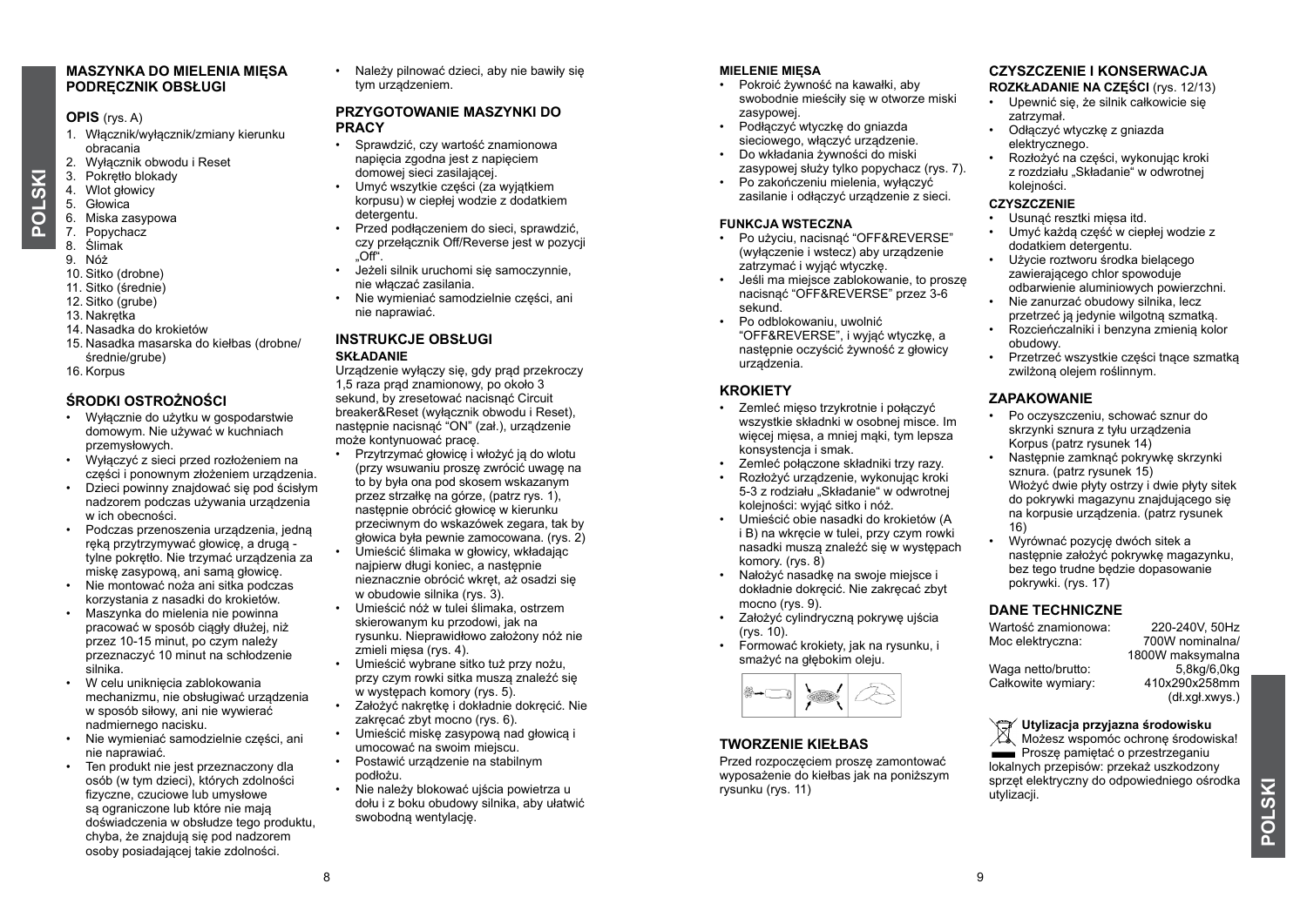#### **MAŠINA ZA MLEVENJE MESA UPUTSTVO ZA UPOTREBU**

#### **OPIS** (slika A)

- 1. Prekidač za uključ./isključ./hod unazad
- 2. Prekidač napona i resetovanje
- 3. Dugme za blokiranje
- 4. Ulaz za prihvatanje glave
- 5. Glava 6. Levak
- 
- 7. Potiskivač mesa
- 8. Puž
- 9. Nožić za rezanje
- 10. Rupičasta pločica za rezanje (fino) 11. Rupičasta pločica za rezanje (srednje)
- 12. Rupičasta pločica za rezanje (krupno)
- 13. Prsten za pritezanje
- 14. Dodatak za pripremu specijaliteta Kibbe
- 15. Dodatak za kobasice (fino/srednje/
- krupno) 16. Telo

#### **VAŽNE MERE PREDOSTROŽNOSTI**

- Samo za upotrebu u domaćinstvu. Nemojte je koristiti u industrijske svrhe.
- Iskopčajte mašinu iz električne mreže kada je sklapate i rasklapate.
- Neophodan je strogi nadzor kada se mašina koristi blizu dece.
- Kada nosite mašinu uverite se u to da glavu držite jednom rukom, a zadnje dugme drugom rukom. Nemojte nositi mašinu držeći je za levak i držeći je za glavu.
- Nemojte pričvršćivati nožić za rezanje i rupičastu pločicu za rezanje kada koristite dodatak za specijalitet Kibbe.
- Kontinuirani rad mašine za mlevenje mesa pod opterećenjem ne sme da bude duži od 10-15 minuta sa vremenskim intervalom od 10 minuta za hlađenje motora.
- Da biste izbegli zaglavljivanje, nemojte na silu pokretati mašinu uz prekomerno pritiskanje.
- Nemojte nikada pokušavati da sami vršite zamenu delova i popravku mašine.
- Ovaj uređaj nije namenjen za upotrebu od strane osoba (uključujući decu) sa smanjenim fizičkim, senzornim ili mentalnim sposobnostima ili manjkom iskustva i znanja, osim u slučaju kada ih prilikom upotrebe uređaja nadgledaju ili daju uputstva osobe odgovorne za njihovu bezbednost.
- Decu treba nadzirati kako se ne bi igrala sa uređajem.

#### **PRE PRVE UPOTREBE**

- Proverite da li napon koji je naznačen na etiketi sa tehničkim podacima odgovara mrežnom naponu u Vašem stanu.
- Operite sve delove (osim tela) u toploj sapunici.
- Pre stavljanja utikača u utičnicu, uverite se da li se prekidač za Off/Reverse nalazi u položaju .Off<sup>"</sup> (iskliuč.).
- Kada se motor aktivira, nemojte ga ukliučivati
- Nemojte nikada pokušavati da sami vršite zamenu delova i popravku mašine.

#### **UPUTSTVO ZA UPOTREBU SKLAPANJE**

Uređaj će preseći dotok napona ako napon bude 1,5 puta veći od označenog na uređaju. Posle 3 sekunde pritisnite taster "Circuit breaker & reset" ("Prekidač napona i resetovanje") da resetujete uređaj. Zatim pritisnite taster "On" ("Uključeno") da uređaj nastavi sa radom.

- Uzmite glavu i ubacite je u otvor (prilikom postavljanja glava mora stajati tako da strelica pokazuje uvis, vidi sliku 1) zatim okrenite glavu u smeru suprotnom od kretanja kazaljki na satu, dok ne bude pričvršćena. (slika 2)
- Uložite puža u glavu, najpre duži kraj, a zatim ga okrenite lagano sve dok se ne postavi u kućište motora (slika 3).
- Stavite nožić za rezanje na osovinu puža sa nožićem okrenutim na red kako je prikazano na slici. Ukoliko se ne postavi propisno, meso neće moći da se melje (slika 4).

Stavite željenu rupičastu pločicu pored nožića za rezanje, ulažući isturene delove u prorez (slika 5).

- Zavrnite dobro prsten za pričvršćivanje. Nemojte suviše pritezati (slika 6).
- Stavite levak na glavu i pričvrstite je u svom položaju. • Stavite mašinu na mesto sa čvrstom
- podlogom.
- Prolazi za vazduh u postoliu mašine i na bočnoj strani kućišta motora treba da budu slobodni i ne smeju biti blokirani.

#### **SITNO MLEVENJE MESA**

- Izrežite čitavo meso na komade tako da lako prolaze kroz otvor levka.
- Uključite utikač u struju i uključite uređaj.
- Uložite meso u levak. U tu svrhu koristite samo potiskivač mesa (slika 7).

• Posle upotrebe isključite mašinu i iskopčajte je iz električne mreže.

#### **FUNKCIJA HODA UNAZAD**

- Nakon upotrebe, pritisnite, Off & Reverse" ("Isključeno i unazad") da bi se uređaj zaustavio, a zatim izvucite utikač iz utičnice u zidu.
- Ako dođe do blokade, pritisnite i zadržite taster "Off & Reverse" ("Unazad i zaključano") na 3 do 6 sekundi.
- Pošto se uređaj odblokira, otpustite taster "Off & Reverse" ("Unazad i zaključano") i izvucite utikač iz utičnice u zidu, a zatim očistite hranu sa glave uređaja.

#### **PRIPREMA SPECIJALITETA KIBBE**

- Izmeljite sitno meso tri puta i zatim izmešajte sve sastojke u posudi. Pokvasite meso i stavite malo brašna da bi na izlazu tanki sloj dobio bolju konzistenciju i bolji ukus.
- Sameljite smesu tri puta.
- Rastavite obrnutim redosledom od sklapanja od 5-3 da biste skinuli rupičastu pločicu za rezanje i nožić za rezanje.
- Stavite dodatke za pripremu specijaliteta Kibbe A i B na osovinu puža, ulažući isturene delove u proreze. (slika 8)
- Zavrnite prstenastu kapicu u svoj položaj dok se ne pritegne. Nemojte suviše pritezati (slika 9).
- Napravite valjkasti tanak sloj na izlazu (slika 10).
- Oblikuite specijalitet Kibbe kako je to prikazano na slici dole i dobro ispržite.



#### **PRAVLJENJE KOBASICE**

Pre nego što počnete molimo vas da postavite dodatak za kobasice kako je to prikazano (slika 11)

#### **ČIŠĆENJE I ODRŽAVANJE**

**RASKLAPANJE** (slika 12/13)

- Uverite se u to da je motor potpuno zaustavljen.
- Iskopčajte utikač iz utičnice električne mreže.
- Rastavite mašinu obrnutim redosledom od redosleda sklapanja.

#### **ČIŠĆENJE**

- Uklonite meso, itd.
- Operite sve delove u toploj sapunici.
- Sredstvo za beljenje koje sadrži hlor dovešće do promene boje aluminijumskih površina.
- Nemojte potapati kućište motora u vodu, već ga samo obrišite vlažnom krpom.
- Razređivači i benzin će prouzrokovati naprsline ili će dovesti do promene boje mašine.
- Obrišite sve delove za rezanje krpom koja je pokvašena u biljnom ulju.

#### **PAKOVANJE**

- Nakon čišćenja, spremite kabl u kućište za kabl na zadnjem delu uređaja. Telo (vidi ilustraciju 14)
- Zatim zaključajte poklopac kućišta za kabl. (vidi ilustraciju 15) Stavite 2 oštrice i 2 noža ispod poklopca spremišta koje se nalazi na telu uređaja (vidi ilustraciju 16)
- Podesite poziciju 2 noža, zatim pokrijte spremište. Ako je sve spremljeno propisno, poklopac spremišta će lako naleći na svoje mesto. (slika 17)

#### **SPECIFIKACIJE**

| Nominalni napon:     | 220-240V, 50Hz   |
|----------------------|------------------|
| Snaqa:               | 700W nominalne/  |
|                      | 1800W maksimalne |
| Neto/bruto težina:   | 5,8kg/6,0kg      |
| Gabaritne dimenzije: | 410x290x258mm    |
|                      | (DxDxV)          |
|                      |                  |

#### **Ekološko odlaganje otpada**

Možete pomoći zaštiti okoline! **Molimo** ne zaboravite da poštujete lokalnu regulativu. Odnesite pokvarenu električnu opremu u odgovarajući centar za odlaganje otpada.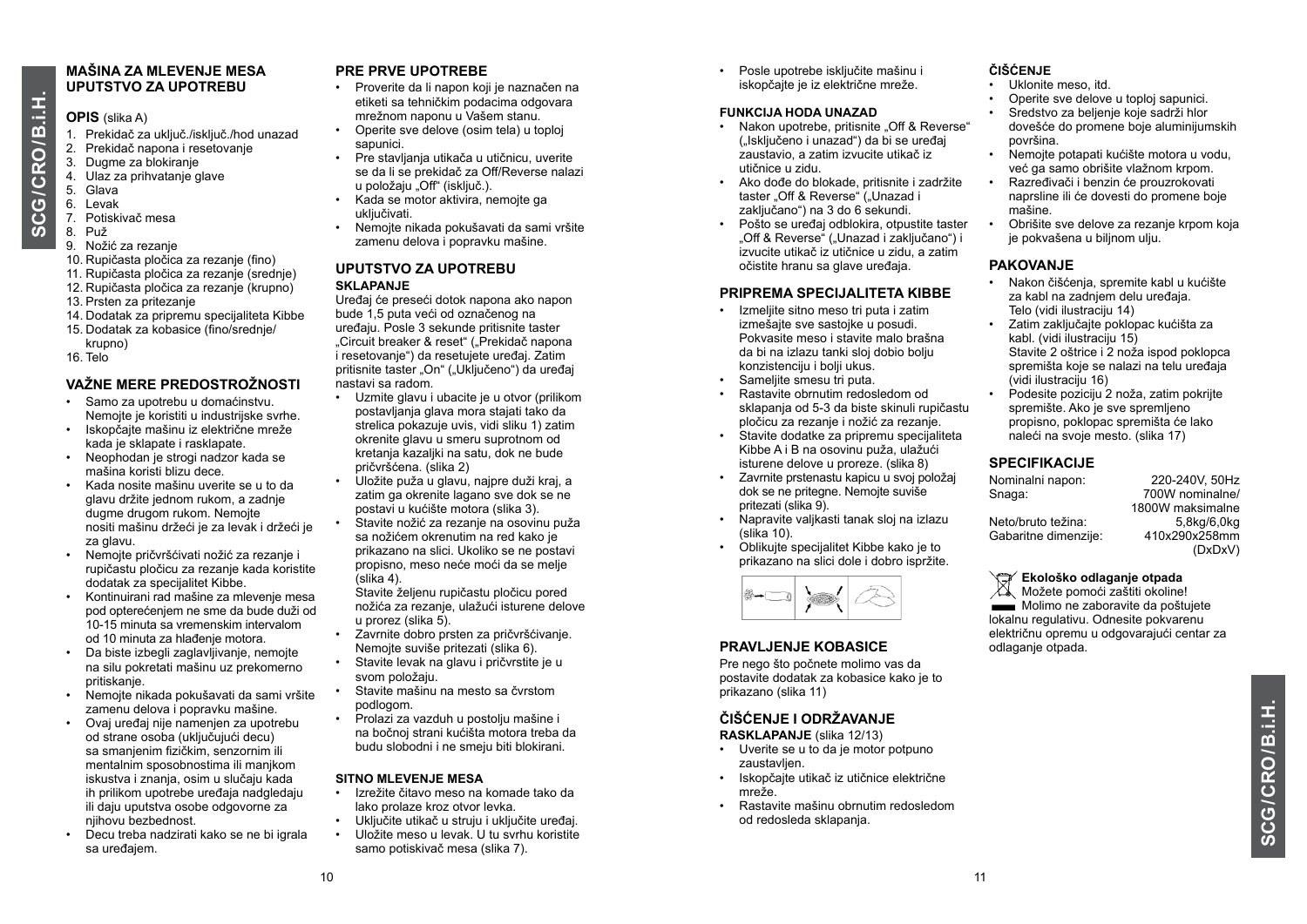**ATVIAN LATVIAN**

#### **APRAKSTS** (skat. att. A)

- 1. Ieslēgšanas/izslēgšanas/Virzienmaiņas slēdzis
- 2. Curcuit Breaker & ResetI slēdzis
- 3. Noslēgšanas poga<br>4. Galvenā pievade
- Galvenā pievade
- 5. Uzgalvis
- 6. Tvertne
- 7. Produktu spiedējs
- 8. Šneks
- 9. Griešanas asmens
- 10. Griezējdaļa (smalki gabaliņi)
- 11. Griezējdaļa (vidēji lieli gabaliņi)
- 12. Griezējdaļa (lieli gabali)
- 13. Nostiprinājuma aptvere
- 14. Piestiprinājums Kibbe gatavošanai
- 15. Piestiprinājums desiņu gatavošanai (smalki/vidēji lieli/lieli)
- 16. Virsbūve

#### **SVARĪGI DROŠĪBAS NORĀDĪJUMI**

- Lietošana tikai mājas apstākļos. Neizmantojiet rūpniecībā.
- Atvienojiet no elektrības, izjaucot ierīci.
- Uzraugiet ierīci, kad tuvumā atrodas bērni.
- Kad izmantojot ierīci, turiet uzgalvi ar vienu roku un spiediet aizmugures pogu ar otru. Nedarbiniet ierīci ar tvertni vai uzgalvi.
- Kad izmantojiet piestiprinājumu Kibbe gatavošanai, nepievienojiet ierīcei griešanas asmeni un griezējdaļu.
- Ilgstoša noslogojuma gadījumā lietojiet gaļas maļamo mašīnu ne ilgāk kā 10-15 minūtes, ar 10 minūšu starplaiku motora atdzesēšanai.
- Pārlieku nespiediet produktus ierīcē, lai izvairītos no to iesprūšanas.
- Nepārvietojiet ierīces detaļas un nelabojiet to pats.
- Šī ierīce nav paredzēta tādiem cilvēkiem (tai sk. bērniem), kam ir pazeminātas fiziskās, sensorās vai prāta spējas, kā arī pieredzes vai zināšanu trūkums, izņemot gadījumus, kad viņus pieskata vai par ierīces lietošanu instruē cilvēks, kas atbild par viņu drošību.
- Bērnus jāuzrauga, lai viņi nespēlētos ar ierīci.

#### **PIRMS IERĪCES PIRMĀS LIETOŠANAS:**

- Pārbaudiet, vai instrukcijā norādītais spriegums atbilst jūsu mājās esošajam spriegumam.
- Nomazgājiet visas detaļas (izņemot virsbūvi) ar siltu ūdeni un trauku mazgājamo līdzekli.
- Pirms pievienošanas strāvai pārliecinieties, vai Off/Reverse slēdzis ir .<br>izslēgts ("Off").
- Kad motors aktivēts, neieslēdziet ierīci.
- Nepārvietojiet ierīces detaļas un nelabojiet to pats.

#### **GAĻAS MAĻAMĀS MAŠĪNAS LIETOŠANA UZSTĀDĪŠANA**

#### Ierīce pārtrauks darboties, kad strāva 1,5 reizes pārsniegs nominālo strāvu. Aptuveni pēc 3 sekundēm nospiediet jaudas slēdzi un "Reset", lai no jauna iestatītu, pēc tam nospiediet "ON", ierīce var turpināt darbu.

- Turiet galviņu un ievietojiet to atverē (ievietojot, lūdzu, pievērsiet uzmanību tam, lai galviņa tiktu ievietota atbilstoši virspusē norādītajai bultiņai, sk. 1. zīm.), pēc tam virziet galviņu pretēji pulksteņrādītāja virzienam, cieši to nostiprinot (2. zīm.).
- Ievietojiet šneku ar garāko galu uzgalvī un pagrieziet, lai nedaudz ievadītu skrūvi motora novietnē (att. 3)
- Uzlieciet griešanas asmeni uz šneka vārpstas ar asmeni uz priekšu (kā norādīts zīmējumā).
- Ja tas nav uzlikts pareizi, gaļa nesamalsies (att. 4).
- Uzlieciet izvēlēto griezējdaļu blakus asmenim tā, lai tas piekļautos izvirzījumam (att. 5).
- Pieskrūvējiet nostiprinājuma aptveri cieši. Nepievelciet to pārlieku cieši (att. 6).
- Novietojiet tvertni uz uzgalvja un nostipriniet to.
- Novietojiet ierīci stabilā vietā.

#### **GAĻAS MALŠANA**

- Sagrieziet visus produktus gabalos, lai tos viegli ievietot tvertnes atverē.
- Iespraudiet kontaktā un ieslēdziet mašīnu.
- Ievadiet produktus tvertnē. Tam
- izmantojiet tikai produktu spiedēju (att. 7). • Pēc lietošanas ierīci izslēdziet un atvienojiet no strāvas.

#### **VIRZIENMAIŅAS FUNKCIJA**

- Pēc lietošanas nospiediet. OFF un REVERSE", lai ierīce apstātos, pēc tam izraujiet kontaktdakšu no kontaktligzdas.
- Aizsprostojuma gadījumā spiediet "OFF un REVERSE" aptuveni 3-6 sekundes.
- Kad aizsprostojums novērsts, atlaidiet "OFF un REVERSE" un izraujiet kontaktdakšu no kontaktligzdas, pēc tam notīriet ierīces galviņu no ēdiena.

#### **KIBBE PAGATAVOŠANA**

- Samaliet gaļu trīs reizes un sajauciet visas sastāvdaļas bļodā. Lielāks gaļas daudzums un mazāk miltu veido labāku konsistenci un garšu.
- Samaliet maisījumu trīs reizes.
- Atvienojiet detaļas kā norādīts uzstādīšanas pamācībā pretējā virzienā no punkta 5 līdz punktam 3, lai noņemtu griezējdaļu un griešanas asmeni.
- Pievienojiet piestiprinājumus A un B Kibbe gatavošanai kopā uz pievades skrūves vārpstu, lai tie piekļautos izvirzījumam  $(\text{att. } 8)$ .
- Pieskrūvējiet nostiprinājuma aptveri cieši. Nepievelciet to pārlieku cieši (att. 9).
- Izveidojiet cilindrisku atveres apsegu. (att. 10).
- Izveidojiet Kibbe kā norādīts zemāk un kārtīgi izcepiet.



#### **DESAS PAGATAVOŠANA**

Pirms sākat darbu, lūdzu, atbilstoši uzstādiet uzgali desu pagatavošanai (11. zīm.).

#### **TĪRĪŠANA UN APKOPE**

- **IZJAUKŠANA** (12/13 zīm.)
- Pārliecinieties, vai motors apstājies pilnībā.
- Atvienojiet ierīci no strāvas.
- Izjauciet ierīci kā norādīts uzstādīšanas instrukcijā pretējā virzienā.

#### **TĪRĪŠANA**

- Izņemiet gaļas pārpalikumus utt.
- Nomazgājiet katru detaļu siltā ūdenī.
- Balinošs šķīdums, kas satur hloru izbalinās alumīnija virsmu.
- Negremdējiet motora aptveri ūdenī, bet noslaukiet to ar samitrinātu drānu.
- Šķaidīšanas līdzekļu un benzīna lietošana krasi mainīs ierīces krāsu.
- Noslaukiet visas griezējdaļas ar augu eļļā samitrinātu drānu.

#### **IEPAKOJUMS**

- Pēc tīrīšanas vadu ievietojiet tam paredzētajā nodalījumā ierīces aizmugurējā daļā (sk. 14. zīm.).
- Pēc tam aizveriet vada nodalījuma vāku  $(sk$  15. zīm.) Ievietojiet 2 asmeņus un 2 kibē pagatavošanas piederumus glabāšanas

vākā, kas atrodas uz ierīces korpusa (sk.  $16.7$  $\text{m}$ ). • Atbilstoši ievietojiet 2 kibē pagatavošanas

piederumus, pēc tam aizveriet vāku, vai arī to izdarīt būs ļoti grūti (17. zīm.).

# **TEHNISKĀS SPECIFIKĀCIJAS**<br>
Spriegums: 220-24

Spriegums: 220-240V, 50Hz Jauda: nominālā 700W/maksimālā 1800W Vispārējais/kopējais svars: 5,8kg/6,0kg Vispārējie izmēri: (garums x dziļums x augstums)

#### **Videi draudzīga atbrīvošanās no ierīces**

Jūs varat palīdzēt saudzēt vidi! Lūdzu, ievērojiet vietējo valsts likumdošanu, nogādājiet nedarbojošos elektrisko aprīkojumu piemērotā atkritumu savākšanas centrā.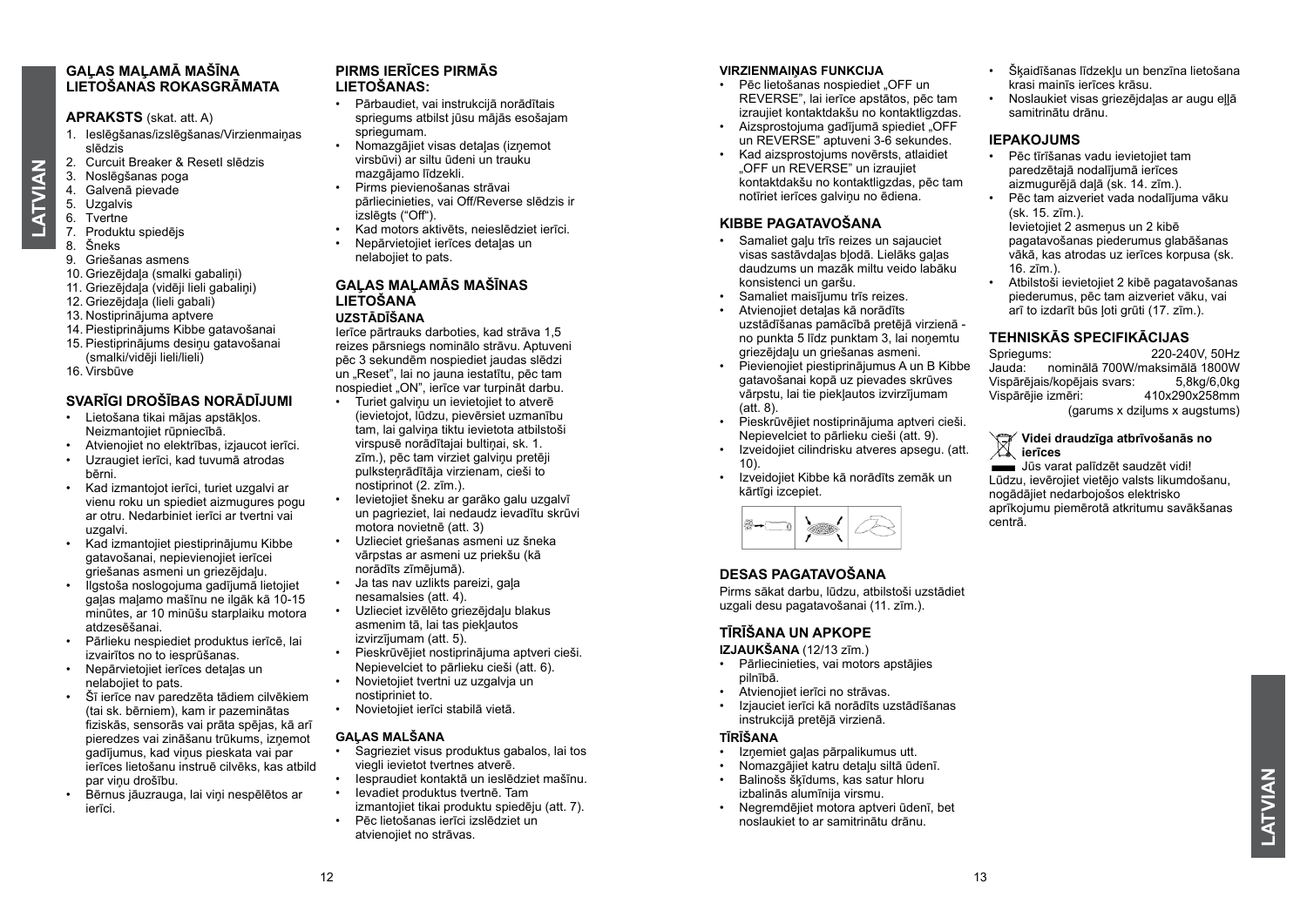#### **MĖSOS MALIMO MAŠINA NAUDOJIMO INSTRUKCIJA**

#### **APRAŠYMAS** (A pav.)

- 1. ON/0/R (įjungti/išjungti/Krypties keitimo) jungiklis
- 2. Curcuit Breaker & Reset jungiklis<br>3. Blokavimo rankenėlė
- 3. Blokavimo rankenėlė<br>4. Galvutės istatymo ang
- 4. Galvutės įstatymo anga
- 5. Galvutė

**LIETUVIU K.**

LIETUVIU

Ϋ

- 6. Dėtuvės lėkštė
- 7. Produkto stūmiklis
- 8. Spiralinis grūstuvas
- 9. Pjovimo peiliukas
- 10. Malimo peiliukas (smulkaus malimo)
- 11. Malimo peiliukas (vidutinio)
- 12. Malimo peiliukas (stambaus)
- 13. Tvirtinimo žiedas
- 14. Kibbe" gaminimo priedas
- 15. Priedas dešroms kimšti (smulkaus/ vidutinio/stambaus)
- 16. Korpusas

#### **SVARBIOS APSAUGOS PRIEMONĖS**

- Naudoti tik buityje. Nenaudoti pramoninei gamybai.
- Surinkdami ir ardydami prietaisą išjunkite iš maitinimo tinklo.
- Atidžiai prižiūrėkite, kai prietaisu naudojatės netoli esant vaikų.
- Prietaisą neškite vieną ranka paėmę už galvutės, kita - už galinės rankenos. Neneškite prietaiso paėmę už piltuvo lėkštės ar galvutės.
- Kai naudojate "kibbe" gaminimo priedą, pjovimo ir malimo peiliukų nereikia.
- Esant apkovimui, mėsos malimo mašina nepertraukiamai gali veikti ne daugiau kaip 10-15 minučių. Po to reikia daryti 10min. pertrauką, kad atvėstų motoras.
- Kad neužsikimštų, neverskite mašinos dirbti esant per dideliam spaudimui.
- Nebandykite keisti dalių ir taisyti prietaisą patys.
- Šį įrenginį draudžiama naudoti žmonėms (įskaitant vaikus), turintiems fizinę, jutimine ar protine negalia arba patirties ir žinių neturintiems asmenims, nebent juos prižiūri arba nurodo, kaip naudotis įrenginiu, už jų saugumą atsakingas asmuo.
- Vaikai turi būti prižiūrimi, siekiant užtikrinti, kad jie nežaistų su prietaisu.

#### **PRIEŠ NAUDODAMI PIRMĄ KARTĄ**

- Patikrinkite, ar nurodyta prietaiso naudojamoji įtampa atitinka jūsų namų maitinimo tinklo įtampa
- Visas dalis (išskyrus korpusą) nuplaukite šiltu muilinu vandeniu.
- Prieš kištuką kišdami į tinklą, patikrinkite, ar Off/Reverse jungiklis yra "Off" padėtyje.
- Kai motoras aktyvuotas, jungiklio neįjunkite
- Niekada nebandykite keisti dalių ir taisyti prietaisą patys.

#### **NAUDOJIMO INSTRUKCIJA SURINKIMAS**

Prietaisas išjungs maitinimą jei srovė 1,5 karto viršys nustatytą srovės stiprumą; po 3 sekundžių spauskite grandinės išiungiklį ir vėl ijunkite srove, tada paspauskite prietaiso maitinimo ijungimo mygtuką "ON" ir tęskite darbą.

- Laikykite galvute ir įkiškite ją į įleidimą (kišdami atkreipkite dėmesį į tai, kad galvutė turi atitikti žymą, nurodytą rodykle ant viršaus, žr. psl. 1), tada pasukite galvutę prieš laikrodžio rodyklę, kad ji gerai užsifiksuotų. (pav. 2) • **Laalvute ikiškite spiralini grūstuva**,
- pirma ilgąjį galą, ir truputį pasukite. kad stumtumėte sraigtą tol, kol jis bus įstatytas į motoro korpusą (3 pav.).
- Piovimo peiliuką priekinę pusę užmaukitę ant grūstuvo ašies, kaip aprodyta pavyzdyje. Jei jo teisingai neįstatysite, mėsa nebus malama (4 pav.).
- Po to užmaukite norimą malimo peiliuką, išsikišimus įstatydami į angas (5 pav.).
- Tvirtai prisukite tvirtinimo žiedą. Neperveržkite (6 pav.).
- Ant galvutė uždėkite dėtuvės lėkštę ir įtvirtinkite į jai skirtą vietą.
- Prietaisą statykite ant tvirto pagrindo.
- Motoro korpuse ir apatinėje jo dalyje esantys oro kanalai turi būti laisvi ir neuždengti.

#### **MĖSOS MALIMAS**

- Visus produktus supjaustykite taip, kad gabalai lengvai lįstų į dėtuvės angą.
- Įkiškite tinklo kištuką ir įjunkite prietaisą.
- Ant dėtuvės lėkštės uždėkite produkto. Produktus stumkite tik stūmikliu (7 pav.).
- Baige darba, išiunkite jungiklį, o kištuka ištraukite iš el. lizdo.

#### **KRYPTIES KEITIMO FUNKCIJA**

- Kai baigsite naudoti, spauskite "OFF&REVERSE", kad prietaisas sustotų, tada ištraukite maitinimo laido kištuką.
- Jei prietaisas užstrigtų, nuspauskite ir 3-6 sekundes palaikykite "OFF&REVERSE" mygtuką.
- Kai prietaisas atstrigs, atleiskite "OFF&REVERSE" mygtuką, išjunkite prietaisą iš maitinimo ir pašalinkite turinį, kuris užblokavo prietaisą.

#### **KIBBE (RYTIETIŠKO PATIEKALO) GAMINIMAS**

- Mėsą malkite tris kartus. Visus ingredientus sumaišykite dubenyje. Į mėsą įdėkite truputį miltų, kad mėsos kamuoliukas", į kurį stumsite įdarą, būtų geresnio skonio ir konsistencijos.
- Mišinį malkite tris kartus.
- Kad nuimtumėte malimo ir pjovimo peiliukus, mašiną išardykite atgaline tvarka - atlikite 5-3 žingsnius.
- "Kibe" gaminimo priedus A ir B užmaukite ant padavimo veržlės ašies, išsikišimus įstatykite į angas. (8 pav.)
- Tvirtai prisukite viršūnėlę. Neperveržkite  $(9 \text{ nav})$
- Suformuokite cilindro formos kamuoliukus įdarui (10 pav.)
- Formuokite "kibbe", kaip parodyta toliau, ir kepkite dideliame garų kiekyje.



#### **DEŠROS GAMYBA**

Prieš pradedant gaminti dešrą pirmiausia surinkite mechanizmą su dešros gamybos priedu (pav. 11)

#### **VALYMAS IR PRIEŽIŪRA**

#### **IŠARDYMAS** (pav. 12/13)<br> **•** isitikinkite kad motoras

- įsitikinkite, kad motoras visiškai sustojo.
- Kištuką ištraukite iš maitinimo tinklo lizdo.
- Išardykite atvirkštine surinkimo tvarka.

#### **VALYMAS**

- Išimkite mėsą ir kt.<br>• Visas dalis nunlauk
- Visas dalis nuplaukite šiltu muilinu vandeniu.
- Balinimo tirpalas, kuriame yra chloro, nuo aliuminio paviršių nuvalo spalvos pasikeitimus.
- Motoro korpuso nemerkite į vandenį, o tik nuvalykite drėgnu audiniu.
- Skiedikliai ir benzinas pakeičia prietaiso spalvą.
- Visas pjaunančias dalis valykite aliejuje suvilgytu audiniu.

#### **SUPAKAVIMAS**

- Kai išvalysite prietaisą, maitinimo laidą sukiškite į specialią laido dėžutę prietaiso korpuso gale (žr. pav. 14)
- Tada užfiksuokite laidų dėžutės dangtelį.  $(7r$  pav. 15) Įdėkite 2 peiliukų laikiklius į 2 maltuvus laikymo dangtyje, kuris yra ant prietaiso korpuso  $(2r)$ . pav. 16).
- Sureguliuokite 2 maltuvų padėtį, tada uždėkite laikymo gaubtą, arba jei yra labai sunku uždengti laikymo gaubtą. (pav. 17)

#### **TECHNINIAI DUOMENYS**

| 220-240V, 50Hz        |
|-----------------------|
| 700W nominali/        |
| 1800W maksimali galia |
| 5,8kg/6,0kg           |
| 410x290x258mm         |
| (lxPxA)               |
|                       |

#### **Aplinkai saugus išmetimas**

 $\frac{1}{2}$  Jūs galite padėti saugoti aplinką! **ELECT** Nepamirškite laikytis vietos reikalavimų: atitarnavusius elektros prietaisus atiduokite į atitinkamą atliekų utilizavimo centrą.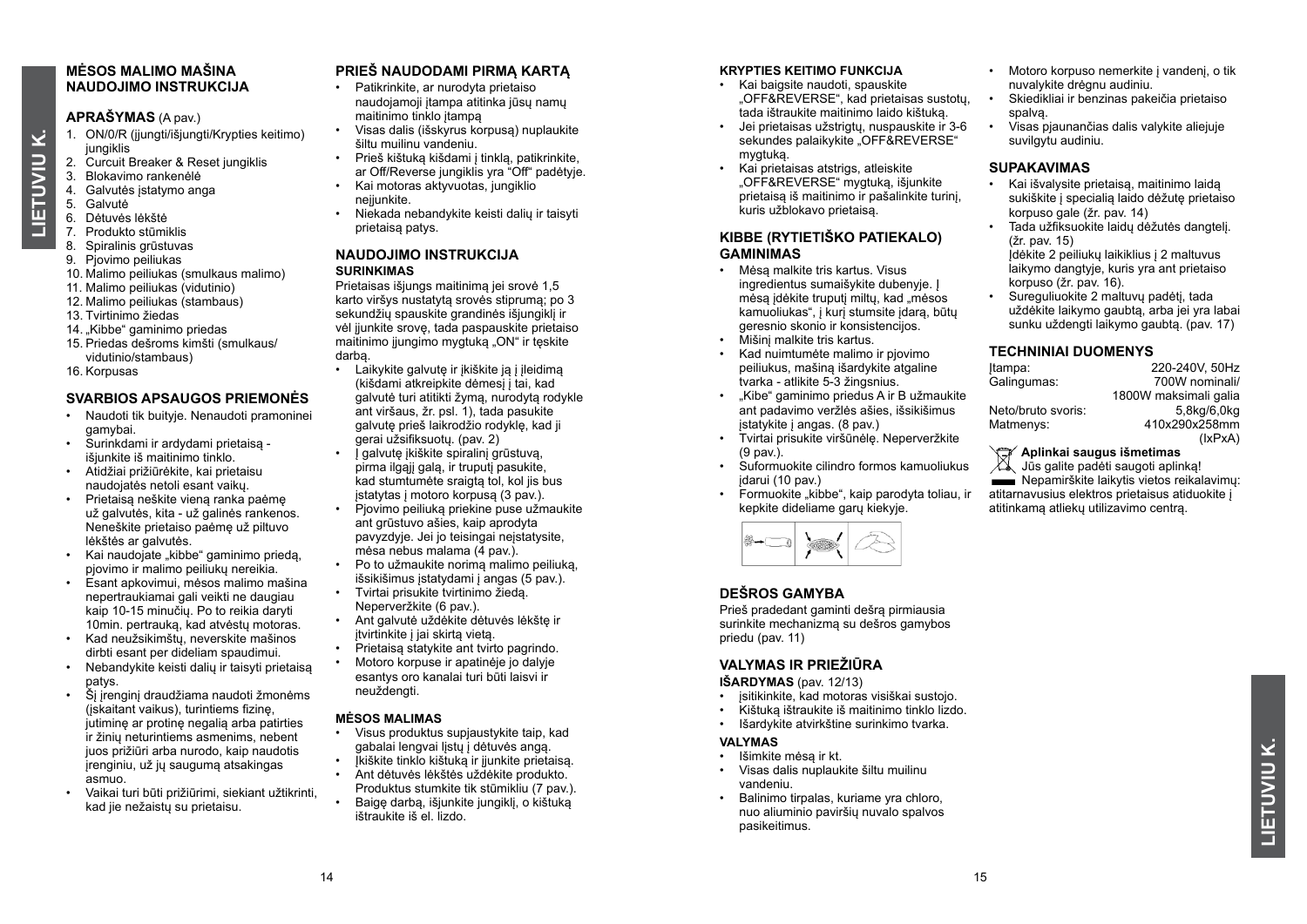# **ROMANESTE ROMANESTE**

#### **TOCĂTOR DE CARNE MANUAL DE INSTRUCŢIUNI**

#### **DESCRIERE (FIG. A)**

- 1. Buton Off/Reverse (Pornire/Oprire/ Revers)
- 2. Buton de Reset pentru a reseta
- 3. Buton de blocare
- 4. Orificiu de prindere a capului
- 5. Canal de alimentare
- 6. Suport pentru încărcare
- 7. Presă
- 8. Spirală
- 9. Cutit
- 10. Disc cu orificii (sită fină)
- 11. Disc cu orificii (sită medie)
- 12. Disc cu orificii (sită mare)
- 13. Inel de fixare
- 14. Accesoriu pentru kibbeh
- 15. Dispozitiv de umplere cârnați (fină/medie/ mare)
- 16. Corp

#### **MĂSURI DE SIGURANŢĂ IMPORTANTE**

- Exclusiv pentru uz casnic. A nu se folosi în aplicaţii industriale.
- A se scoate din priză în caz de montare şi demontare a unității.
- Se impune o supraveghere atentă când orice aparat este folosit în apropierea copiilor.
- Când transportați unitatea, nu omiteți să sustineți ansamblul canal cu o mână şi butonul posterior cu cealaltă mână. Nu transportați unitatea apucând-o de suportul pentru încărcare sau de ansamblul de alimentare.
- Nu montați cuțitul și discul cu orificii când folositi accesoriul pentru kibbeh.
- Funcţionarea continuă a tocătorului de carne încărcat nu trebuie să depăşească 10-15 minute, lăsând apoi un interval de 10 minute pentru răcirea motorului.
- Pentru a evita înfundarea, nu fortați unitatea prin presiuni de încărcare excesive.
- Se interzice înlocuirea componentelor şi repararea unității pe cont propriu.
- Acest aparat nu este destinat persoanelor cu capacități fizice, senzoriale sau mentale reduse sau lipsite de experienţa şi de cunoaşterea produsului (inclusiv copii), în afara cazului în care acestea sunt supravegheate de o persoană în măsură să o facă.

• Copiii trebuie supravegheati pentru a nu se juca cu acest aparat.

#### **ÎNAINTE DE PRIMA UTILIZARE**

- Verificaţi dacă tensiunea indicată pe eticheta descriptivă corespunde tensiunii de rețea din casa dumneavoastră.
- Spălați toate piesele (cu excepția corpului) în apă caldă cu săpun.
- Înainte de bransare, asigurați-vă că întrerupătorul de Pornire/Oprire/Revers este în pozitia "Off" (Oprire).
- Când motorul se activează, nu porniți.
- Se interzice înlocuirea componentelor şi repararea unității pe cont propriu.

#### **INSTRUCŢIUNI DE UTILIZARE MONTARE**

Aparatul va întrerupe alimentarea când curentul depăşeşte de 1,5 ori curentul nominal după aproximativ 3 secunde, apăsați pe disjunctor şi pe Reset pentru a reseta, apoi pe "ON", iar aparatul poate continua să functioneze.

- Tineti capul și introduceți-l în orificiul de îmbinare (aveți grijă să înclinați capul conform săgeții indicate pe partea superioară, consultați fig.1), apoi deplasati capul în sens antiorar în asa fel încât să-l strângeți ferm. (fig. 2)
- Introduceţi spirala în canal, cu capătul proeminent înainte și rotiti pentru a introduce şurubul uşor, până când se fixează în carcasa motorului (fig. 3).
- Fixati cutitul pe axul spiralei cu lamele spre față, conform indicațiilor din imagine. Dacă nu este fixat corespunzător, carnea nu va fi tocată (fig. 4).
- Fixati discul cu orificii dorit lângă cutit, în asa fel încât să se îmbine cu proeminentele din locas (fig. 5).
- Însurubati ferm inelul de fixare. Nu fortati strângerea (fig. 6).
- Asezati suportul de încărcare pe canal și fixati-l în pozitia de lucru.
- Plasaţi unitatea pe o suprafaţă stabilă.
- Aerisirea părților inferioare și laterale ale carcasei motorului nu trebuie să fie obstructionată.

#### **TOCAREA CĂRNII**

- Tăiați toate alimentele în bucăți care să poată încăpea uşor în pâlnia suportului.
- Băgați în priză și porniți aparatul.<br>• Introduceți alimentele în suportul
- Introduceti alimentele în suportul de încărcare. Nu folositi decât presa (fig. 7)

• După utilizare, opriți unitatea și deconectati-o de la sursa de alimentare.

#### **FUNCŢIA REVERS**

- După utilizare, apăsați pe "OFF&REVERSE" pentru a opri aparatul şi scoateţi ştecărul din priză.
- În caz de blocare, apăsați direct "OFF&REVERSE" timp de 3-6 secunde.
- După deblocare, eliberaţi "OFF&REVERSE" şi scoateţi ştecărul din priză, apoi curățați alimentele din capul aparatului.

#### **PREPARAREA DE KIBBEH**

- Mărunţiţi carnea de trei ori şi amestecaţi toate ingredientele într-un castron. Folosind mai multă carne şi mai puțină făină pentru foaie, veți obține o consistenţă şi un gust mai bun.
- Tocați amestecul de trei ori.
- montare, de la 5 la 3, pentru a desface discul de tăiere şi cuţitul.
- şi B pe axul şurubului de alimentare, îmbinându-le în proeminenţele din locaşuri. (fig. 8)
- Însurubați capacul până la capăt. Nu forțați strângerea (fig. 9).
- Preparati ruloul (fig. 10)
- Modelaţi chebele conform ilustraţiei de mai jos şi prăjiţi la friteuză.



#### **PREPARAREA CÂRNAŢILOR**

Înainte de a începe, asamblati accesoriul pentru cârnați conform următoarelor (fig. 11).

#### **CURĂŢARE ŞI ÎNTREŢINERE**

**DEMONTARE** ((fig. 12/13)<br> **•** Asigurati-vă că motorul Asigurati-vă că motorul s-a oprit complet

- Decuplați fisa de la priză.
- Demontaţi în ordinea inversă a paşilor de montare.

#### **CURĂŢARE**

- Îndepărtați resturile de carne etc.
- Spălaţi fiecare piesă în apă caldă cu săpun.
- Un înălbitor cu clor va decolora suprafetele din aluminiu.
- Nu scufundați carcasa motorului în apă; este suficient să o stergeți cu o cârpă umedă.
- Diluantii și benzina vor fisura sau vor schimba culoarea unității.
- Stergeti toate componentele de tăiere cu o cârpă înmuiată în ulei vegetal.

#### **DEPOZITARE**

- După curătare, puneți cablul în locasul cablului din partea posterioară a corpului aparatului (vezi figura 14)
- Apoi, blocati capacul locasului pentru cablu. (vezi figura 15) Puneti 2 discuri de tocat și 2 accesorii de kibbe în capacul de depozitare de pe corpul aparatului (vezi figura 16)
- Reglati pozitia celor 2 accesorii pentru kibbe, apoi închideți capacul de depozitare sau depozitarea va fi dificilă.  $(fia. 17)$

## **DATE TEHNICE**<br>Curent nominal:

Putere electrică:

Greutate Netă/Brută:<br>Dimensiuni:

220-240V, 50Hz<br>700W Nominal/ 1800W Maxim<br>5 8kg/6 0kg Dimensiuni: 410x290x258mm (LxAxÎ)

#### **Eliminare ecologică**

 $\boxtimes$ Puteti ajuta la protejarea mediului! Respectati reglementările locale: predati echipamentele electronice scoase din uz la un centru specializat de eliminare a deşeurilor.

- Demontaţi în ordinea inversă a paşilor de
- Fixaţi ambele accesorii de kibbeh A
- 
-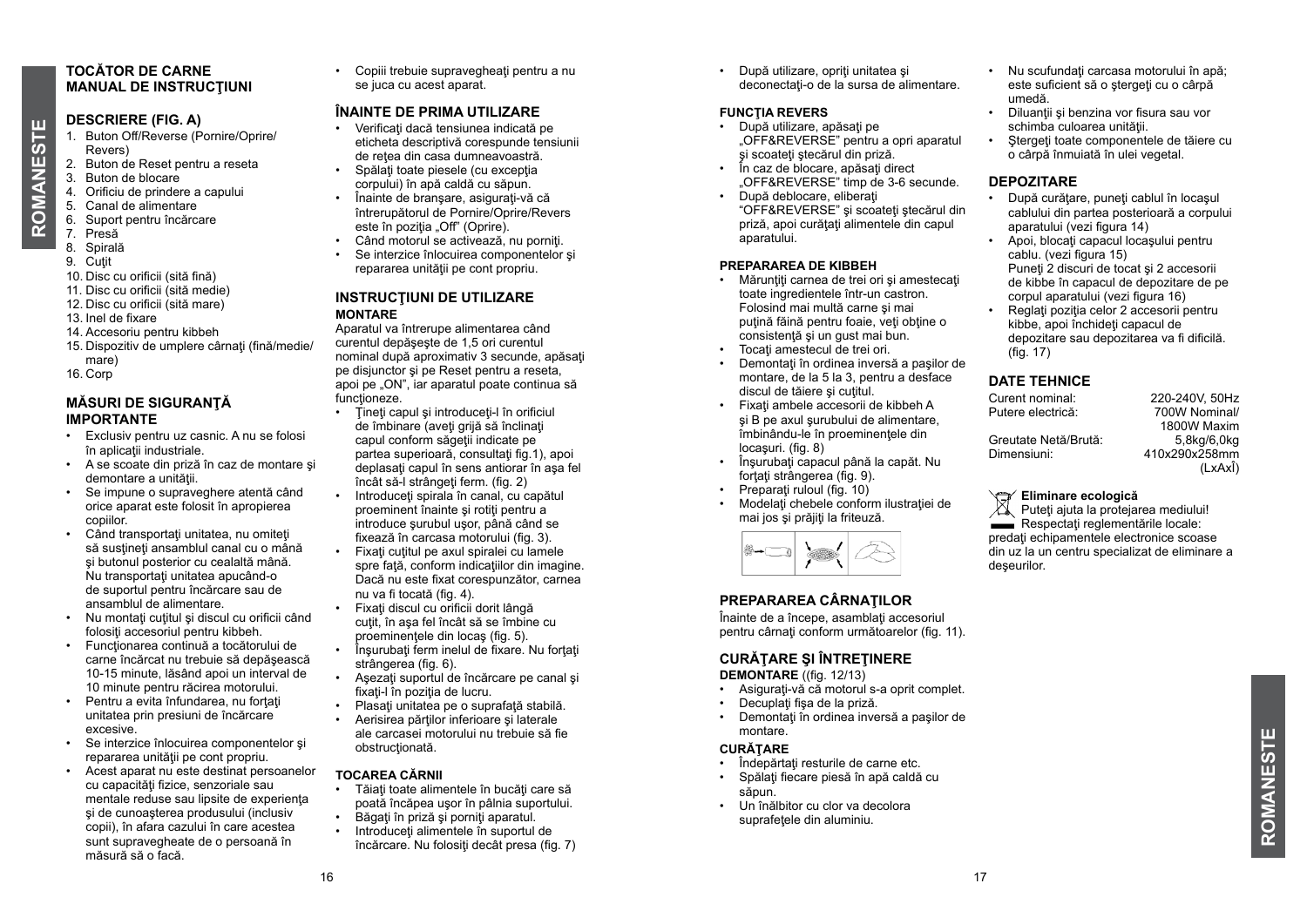#### **МЕСОМЕЛАЧКА ИНСТРУКЦИИ ЗА УПОТРЕБА**

#### **ОПИСАНИЕ** (фиг. A)

- 1. бутон за включване/изключване/ връщане
- 2. бутон за Curcuit Breaker & Reset
- 3. бутон за заключване
- 4. вход за главата
- *<b>GANTAPCKN* **БЪΛГАРСКИ** 5. глава
	- 6. мачкаща плоча 7. бутало за храната
	- 8. дрелка
	- 9. режещо острие
	- 10. режеща плоча (фина)
	- 11. режеща плоча (средна)
	- 12. режеща плоча (голяма)
	- 13. фиксиращ пръстен
	- 14. приставка за кибе
	- 15. приставка за наденички (фина/средна/ голяма)
	- 16. основа

#### **ВАЖНИ МЕРКИ ЗА БЕЗОПАСНОСТ**

- Само за домашна употреба Не употребявайте в промишлеността
- Изключете от контакта, когато сглобявате и разглобявате уреда
- Когато уред се използва в близост до деца е необходимо близко наблюдение
- При пренасяне на уреда, дръжте главата с едната ръка и задното копче с другата. Не пренасяйте уреда държейки мачкащата плоча или главата
- Не фиксирайте режещото острие и режещата плоча, когато ползвате приставката за едро мелене
- При дълга постоянна употреба на мелачката, трябва да се правят 10 минутни паузи за охлаждане на мотора на всеки 10-15 минути работа.
- За да избегнете задръстване, не употребявайте излишен натиск при мелене.
- Никога не опитвайте да смените частите или да поправите уреда сами.
- Този уред не е предназначен за употреба от лица (включително деца) с намалени физически, сетивни или умствени способности, или с липсващи знания и опит, освен ако не се наблюдават или не се инструктират относно употребата на уредa от лице, отговарящо за безопасността им.

• Децата трябва да се наблюдават, за да се уверите, че не си играят с уреда.

#### **ПРЕДИ ПЪРВАТА УПОТРЕБА**

- Проверете дали напрежението на етикета съответства на това във Вашия дом.
- Измийте всички части (без основата) с топла вода и сапун.
- Преди да включите, проверете дали бутона за Off/Reverse (включване/ изключване/връщане) е на "Off" (изключено).
- $\overline{a}$ Когато се активира мотора, не включвайте.
- Никога не опитвайте да смените частите или да поправите уреда сами.

#### **ИНСТРУКЦИИ ЗА УПОТРЕБА СГЛОБЯВАНЕ**

Уредът прекъсва захранването след около 3 секунди, когато токът достигне стойност 1.5 пъти над номиналната. Натиснете бутона Curcuit Breaker & Reset, за да възстановите. След това натиснете. ОN" (Включване), за да продължите работа с уреда.

- Хванете главата, поставете във входящия отвор (при поставяне обърнете внимание, че главата трябва да се постави в съответствие със стрелката от горната й страна. Вижте фиг.1) и я придвижете в посока на часовниковата стрелка, така че да се захване добре. (фиг.2)
- Сложете дрелката в главата, първо дългия край, и завъртете леко, за да се намести в кожуха на мотора (фиг. 3)
- Поставете режещото острие в отвора на дрелката с острието напред, както е показано. Ако не се постави правилно, месото няма да се смели. (фиг.4)
- Поставете желаната режеща плоча до режещото острие, намествайки издатините в отвора. (фиг. 5)
- Завийте здраво фиксиращия пръстен. Не стягайте прекалено много (фиг. 6) • Поставете мачкащата плоча върху
- главата и я наместете. • Поставете уреда на стабилно място.
- Отворите за въздух на дъното и отстрани на кожуха на мотора трябва да се оставят свободни и деблокирани.

#### **МЕЛЕНЕ НА МЕСО**

- Нарежете всички храни на парчета, за да влизат лесно в отвора за мачкане.
- Пъхнете щепсела в контакта и включете уреда с бутона за захранването.
- Слагайте храните в мачкащата плоча. За плочата използвайте само буталото за храна (фиг. 7)
- След употреба, изключете уреда и го спрете от тока.

#### **ФУНКЦИЯ ЗА ВРЪЩАНЕ**

- След употреба натиснете "OFF&REVERSE" (ИЗКЛ.и НАЗАД), за да спрете уреда, и изключете от контакта.
- В случай на блокиране, натиснете незабавно "OFF&REVERSE" (ИЗКЛ. и НАЗАД) за 3-6 секунди.
- След като отблокирате, натиснете "OFF&REVERSE" (ИЗКЛ. и НАЗАД) и изключете. Почистете храната от главата на уреда..

#### **РЕЦЕПТА ЗА КИБЕ**

- Смелете месото три пъти и смесете всички подправки в купа. Повече месо и по-малко брашно за външното покритие създават по-добри консистенция и вкус.
- Смелете сместа три пъти.
- Разглобете като следвате стъпки 3-5 по сглобяването в обратен ред, за да свалите режещите острие и плоча.
- Сложете приставките за кибе А и В заедно в подаващия отвор, намествайки издатините в отвора. (фиг. 8)
- Завийте капака,докато се стегне. Не стягайте прекалено много (фиг. 9)
- Направете цилиндрично покритие. (фиг. 10)
- Направете кибе, както е показано подолу и опържете.



#### **ПРИГОТВЯНЕ НА НАДЕНИЦИ**

Преди да започнете, поставете приставката за наденици, както е показано на (фиг.11)

#### **ПОЧИСТВАНЕ И ПОДДРЪЖКА**

**РАЗГЛОБЯВАНЕ** (фиг. 12/13)

- Проверете дали моторът е спрял напълно.
- Изключете кабела от контакта.
- Разглобете като следвате стъпките по сглобяване в обратен ред.

#### **ПОЧИСТВАНЕ**

- Отстранете месото и други
- Измийте всяка част с топла вода и сапун.
- Избелващ разтвор с хлор ще обезцвети алуминиевите повърхности.
- Не потапяйте кожуха на мотора във вода, само го избършете с влажна кърпа.
- Петрол и препарати ще напукат или променят цвета на уреда.
- Избършете всички режещи части с кърпа напоена с растително масло.

#### **ОПАКОВАНЕ**

- След почистване, поставете съединителната връзка в кутията от задната страна на уреда (вижте илюстрация 14)
- След това затворете и заключете капака на кутията за връзки (вижте илюстрация 15) Поставете нож 2 и дробилка 2 в капака за съхранение, който се намира в тялото на уреда.(вижте илюстрация 16)
- Регулирайте разположението на дробилка 2 и затворете капака. В противен случай може да имате трудности при затварянето. (фиг.17)

#### **ПАРАМЕТРИ**

Производителност: 220-240V, 50Hz Консумация на ток: 1800W максимална<br>5.8кг/6.0кг Нето/общо тегло: 5,8кг/6,0кг<br>Общи размери: 410x290x258мм Общи размери: (дължинахширинахвисочина)

#### **Съобразено с околната среда изхвърляне**

Можете да помогнете да защитим околната среда! Помнете, че трябва да спазвате местните разпоредби: Предавайте неработещото електрическо оборудване в специално предназначените за целта центрове.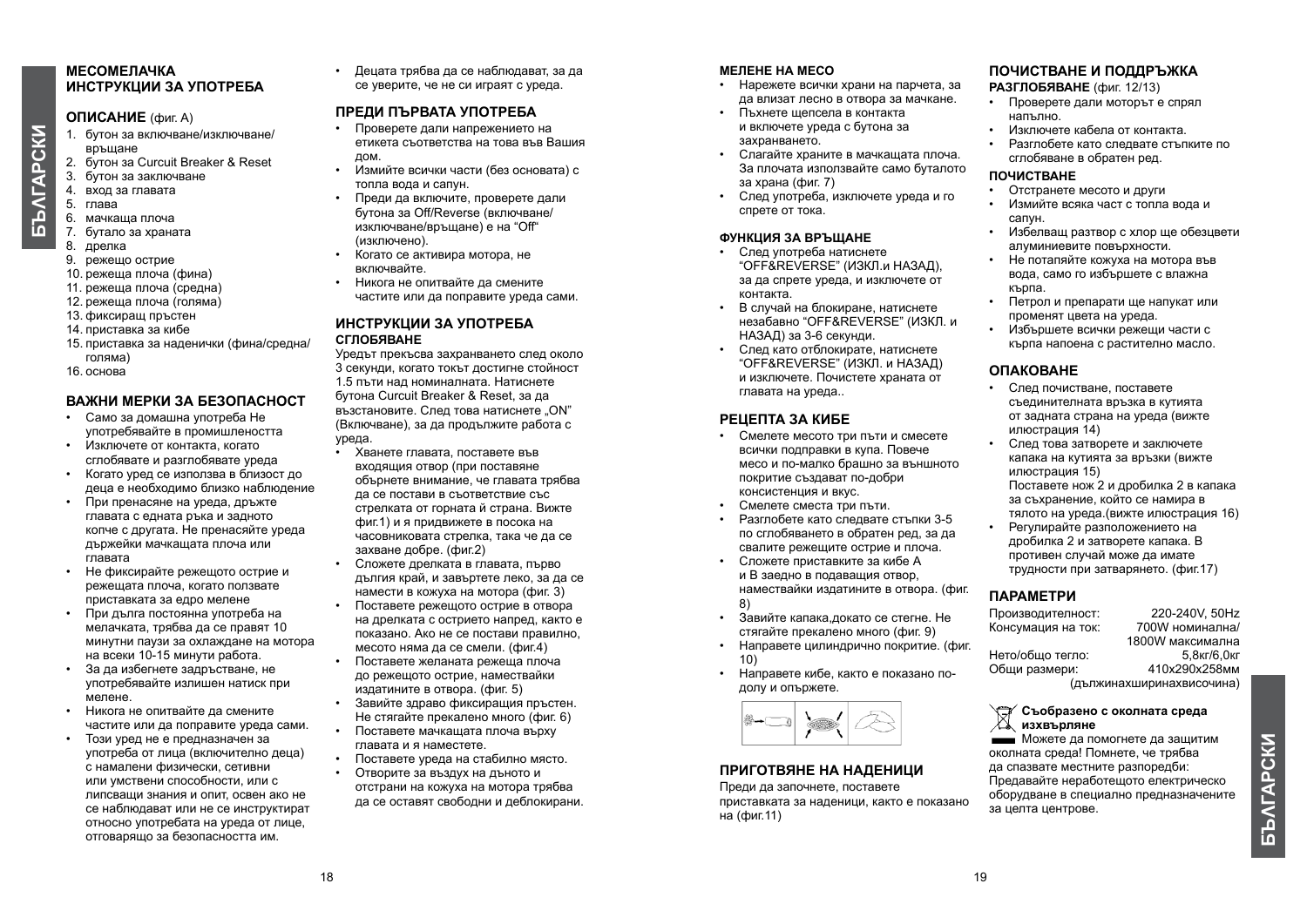#### **М'ЯСОРУБКА ІНСТРУКЦІЯ З ЕКСПЛУАТАЦІЇ**

#### **ОПИС ДЕТАЛЕЙ** (див. А)

- 1. Перемикач On/Off/Reverse (Увімк/Вимк/Назад)
- 2. Перемикач автоматичний вимикач/ скинути
- 3. Блокуюча кнопка
- 4. Вхід для головки
- 5. Головка
- 6. Ковшик
- 7. Штовхач
- 8. Змійка
- 9. Ніж
- 10.Ріжуча пластина (тонка)
- 11.Ріжуча пластина (середня)
- 12.Ріжуча пластина (велика)
- 13.Фіксуюче кільце
- 14.Приладдя для кебабу
- 15.Ковбасне приладдя (тонка/середня/ велика)

16.Корпус

#### **ВАЖЛИВІ ЗАСТЕРЕЖЕННЯ**

- Використовуйте тільки вдома. Не використовуйте в промислових цілях.
- При збиранні та розбиранні приладу, відключіть його від електричної розетки.
- Якщо прилад використовується поблизу дітей, нагляд за ними є необхідним.
- При перенесенні приладу, тримайте головку однією рукою, а нижню частину іншою. Не несіть прилад, тримаючись за ковшик чи головку.
- Не встановлюйте ніж чи ріжучу пластину при використанні приладдя для кебабу.
- Після кожних 10-15 хвилин безперервного використання м'ясорубки, необхідно робити перерви тривалістю 10 хвилин з метою охолодження двигуна.
- Щоб запобігти блокуванню роботи приладу, не натискайте надто на прилад під час його роботи.
- Не слід замінювати деталі чи ремонтувати прилад самотужки.
- Цей пристрій не призначений для використання особами (включаючи дітей) з фізичними та розумовими вадами, або особами без належного досвіду чи знань, якщо вони не пройшли інструктаж по користуванню цим пристроєм під наглядом особи, відповідальної за їх безпеку.
- Не дозволяйте дітям гратися з цим пристроєм.

#### **ПЕРЕД ПЕРШИМ ВИКОРИСТАННЯМ**

- Перевірте, чи рівень напруги, вказаний на приладі, відповідає рівневі напруги в вашому домі.
- Вимийте всі деталі (за винятком корпуса) в теплій мильній воді.
- Перед підключенням перемикач Off/ Reverse повинен знаходитись у позиції  $.$  Off".
- Якщо двигун розпочинає працювати, не вмикайте прилад.
- Не слід замінювати деталі чи ремонтувати прилад самотужки.

#### **ІНСТРУКЦІЯ ЩОДО ВИКОРИСТАННЯ ЗБИРАННЯ**

Якщо сила струму в мережі перевищить номінальну силу струму, на яку розрахований прилад, в 1,5 рази, то приблизно через 3 секунди після скачку напруги прилад вимкнеться. Після цього натисніть «Circuit breaker&Reset» (автоматичний вимикач/скинути), щоб скинути налаштування приладу, а потім натисніть «ON» (Увімк.), щоб продовжити роботу.

- Тримайте знімний блок м'ясорубки та вставте його в отвір на моторній частині (спрямовуйте його як показує стрілка, див. мал. 1), потім поверніть знімний блок проти годинникової стрілки, щоб добре зафіксувати його. (мал. 2) • Помістіть змійку в головку, спочатку довгий кінець, та покрутіть, щоб вона добре прикріпилась до блоку двигуна
- (мал. 3) • Помістіть ніж на рукоятку змійки лезом до переду, як вказано на малюнку. Якщо це встановити неправильно, то м'ясо не буде перемелюватись (мал. 4).
- Помістіть необхідну ріжучу пластину на ніж, відповідно до виступів в пазі (мал. 5)
- Міцно закрутіть фіксуюче кільце. Не закручуйте надто сильно (мал. 6).
- Помістіть ковшик на головку та відповідно зафіксуйте.
- Розмістіть прилад на твердій поверхні.
- Отвір для повітря внизу приладу та сторона блоку двигуна не повинні бути заблокованими.

#### **МЕЛЕННЯ М'ЯСА**

- Поріжте їжу на частини, які б легко заходили в отвір ковшика.
- Підключіть прилад до електричної розетки та увімкніть його.
- Помістіть їжу в ковшик. При цьому використовуйте штовхач (мал. 7).
- Після використання, вимкніть прилад та відключіть його від електричної розетки.

#### **ФУНКЦІЯ ЗВОРОТНОГО ХОДУ**

- Після використання натисніть кнопку «OFF&REVERSE» (Вимк./Зворотній хід), щоб вимкнути прилад, потім вимкніть прилад з розетки.
- Якщо м'ясорубка забилася, натисніть та утримуйте протягом 3-6 секунд кнопку «OFF&REVERSE» (Вимк./Зворотній хід).
- Після того як м'ясорубка прочиститься, відпустіть кнопку «OFF&REVERSE» (Вимк./Зворотній хід), вимкніть прилад з розетки та видаліть продукти з головки м'ясорубки.

#### **ПРИГОТУВАННЯ КЕБАБ**

- Перемеліть м'ясо три рази та змішайте всі складники у посудині При додаванні більшої кількості м'яса та меншої кількості борошна, ви значно покращите консистенцію та смак.
- Перемеліть суміш три рази.
- Розберіть прилад, повторюючи кроки 5-3 зі схеми збирання, щоб зняти ріжучу пластину та ніж.
- Помістіть приладдя для кебабу А та В на рукоятку гвинта, відповідно до виступів в пазах. (мал. 8)
- Туго закрутіть заглушку. Не закручуйте надто сильно (мал. 9).
- Зробіть циліндричний вихід (мал. 10).
- Приготуйте кебаб за нижчевказаним способом та добре підсмажте.



#### **ПРИГОТУВАННЯ КОВБАСИ**

Перед початком роботи зберіть насадку для ковбаси, як показано на малюнку (мал. 11)

#### **ЧИЩЕННЯ ТА ЗБЕРІГАННЯ**

**РОЗБИРАННЯ** (мал. 12/13)

- Впевніться, що двигун повністю припинив роботу.
- Відключіть шнур живлення від електричної розетки.
- Розберіть припал за кроками, вказаними в розділі «Збирання» в зворотному порядку.

#### **ЧИЩЕННЯ**

- Усуньте залишки м'яса тощо.
- Кожну деталь слід мити в теплій мильній воді.
- Відбілюючи розчини, які містять хлор, знебарвлять алюмінієві поверхні.
- Не занурюйте блок двигуна у воду, а витирайте його вологою тканиною.
- Розчинники та бензин пошкодять забарвленню приладу.
- Всі ріжучі деталі слід витирати тканиною, змоченою в кухонній олії.

#### **ЗБЕРІГАННЯ**

- Після очистки складіть шнур живлення у спеціально передбачений для нього відсік на зворотному боці приладу. Корпус (див. мал. 14)
- Потім закрийте кришку відсіку для шнура живлення. (див. мал. 15)
- Складіть 2 ножі та 2 решітки у спеціальний відсік для зберігання на корпусі приладу (див. мал. 16).
- Добре розкладіть устаткування, щоб можна було закрити кришку, та закрийте кришку. (мал. 17)

#### **ТЕХНІЧНІ ХАРАКТЕРИСТИКИ**

Потужність: 220-240В, 50Гц Електрична напруга: потужність 700Вт/ Максимальна потужність 1800Вт Вага нетто/брутто: 5,8кг/6,0кг Розміри приладу: (Д×Г×В)

#### **ТЕРМІН ПРИДАТНОСТІ: НЕ ОБМЕЖЕНИЙ**

**Безпечна утилізація**

Ви можете допомогти захистити довкілля!

Дотримуйтесь місцевих правил утилізації: віднесіть непрацююче електричне обладнання у відповідний центр із його утилізації.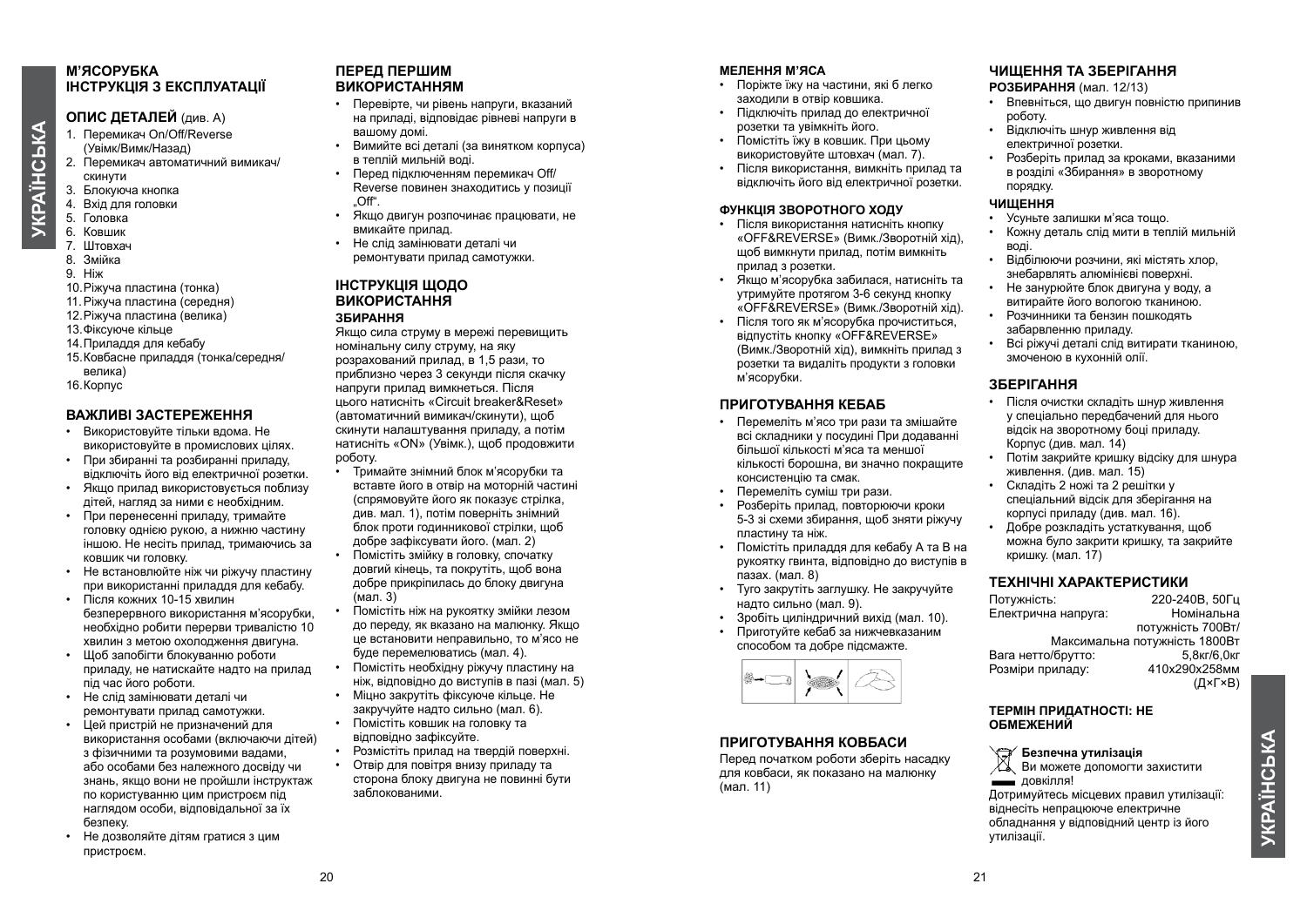#### **HACHOIR À VIANDE MODE D'EMPLOI**

#### **DESCRIPTION** (fig. A)

- 1. Interrupteur Marche/Arrêt/Reverse
- 2. Bouton de disjoncteur pour rétablir
- 3. Bouton de verrouillage
- 4. Orifice avec arbre d'entraînement<br>5. Boîtier du hachoir
- 5. Boîtier du hachoir
- 6. Plateau de remplissage
- 7. Poussoir d'aliments
- 8. Vis sans fin

FRANÇAIS **FRANÇAIS**

- 9. Couteau en croix
- 10. Disque à trous fins
- 11. Disque à trous moyens
- 12. Disque à trous gros
- 13. Bague de fermeture
- 14. Adaptateur à Kebbe

15. Entonnoir à saucisses (fins/moyens/gros) 16. Corps principal

#### **IMPORTANTES MESURES DE SECURITE**

- Usage domestique seulement N'est pas destiné à un usage industriel
- Débrancher lors de montage ou de démontage de l'unité.
- Plus grande surveillance lorsque l'appareil est utilisé à côté des enfants.
- Lors de port de l'unité, utiliser une main pour prendre le boîtier du hachoir et l'autre pour le corps de l'unité. Ne pas porter l'unité par le plateau de remplissage ou le boîtier du hachoir.
- N'utiliser ni couteau ni disque lors de l'utilisation des adaptateurs à Kebbe.
- L'utilisation continue du hachoir à viande ne doit pas dépasser les 10-15 minutes avec des intervalles de repos de 10 minutes pour le refroidissement du moteur.
- Ne pas forcer sur l'appareil pour éviter tout bourrage.
- N'essayer jamais de remplacer des pièces de rechange ou réparer l'unité par vous-même.
- Cet appareil n'est pas destiné aux personnes (enfants inclus) ayant des capacités physiques, sensorielles ou mentales réduites ou un manque d'expérience et de connaissance du produit, à moins qu'elles ne soient mises sous la garde d'une personne pouvant les surveiller.

• Les enfants doivent être surveillés afin de s'assurer qu'ils ne jouent pas avec cet appareil

#### **AVANT LA PREMIERE UTILISATION**

- Vérifier que le voltage indiqué sur la plaque signalétique de l'appareil correspond bien à celui de votre installation électrique.
- Nettoyer toutes les composantes (à l'exception du corps principal) à l'eau chaude savonneuse.
- Avant de brancher l'appareil s'assurer que l'interrupteur de mise en marche est en position »Off« (Arrêt).
- Ne pas mettre en »Marche« lorsque le moteur tourne.
- N'essayer jamais de remplacer des
- pièces de rechange ou réparer l'unité par vous-même.

#### **MODE D'UTILISATION MONTAGE**

L'appareil coupe le courant lorsque l'intensité est 1,5 fois supérieure à l'intensité nominale après environ 3 secondes, appuyez sur le disjoncteur pour rétablir le courant puis appuyez sur "ON" pour que l'appareil continue à fonctionner.

- Insérez la tête dans l'entrée (lors de l'insertion veillez à ce que la tête soit inclinée comme indiqué par la flèche située en haut (voir fig.1)), tournez la tête dans le sens antihoraire pour bien la serrer. (fig. 2)
- Placer la vis sans fin dans le boîtier du hachoir, l'extrémité longue en premier, et la tourner légèrement jusqu'à ce quelle soit fixée dans le bloc moteur (fig. 3).
- Placer le couteau dans l'arbre de la vis sans fin, les lames face à l'avant comme illustré. Si le couteau n'est pas bien mis en place, la viande ne sera pas hachée (fig. 4).
- Poser le disque souhaité sur le couteau, les tenons d'arrêt doivent être introduits exactement dans les encoches prévues (fig. 5).
- Visser fermement la bague de fermeture. Ne pas serrer trop fort (fig. 6).
- Positionner le plateau de remplissage sur le boîtier du hachoir.
	- Placer l'appareil sur une surface stable
	- Les fentes d'aération situées en bas et sur les côtés du bloc moteur ne doivent pas être obstruées.

#### **HACHAGE DE LA VIANDE**

- Couper les aliments en morceaux de dimension adaptée pour qu'ils puissent être introduits dans la tubulure de remplissage.
- Branchez l'appareil et mettez-le en marche.
- Remplir les aliments dans la tubulure. N'utiliser que le poussoir (fig. 7).
- Après utilisation, arrêter l'appareil et débrancher la prise.

#### **FONCTION REVERSE**

- Après utilisation, appuyez sur "OFF&REVERSE" pour arrêter l'appareil, puis débranchez-le.
- En cas de blocage, appuyez sur "OFF&REVERSE" pendant 3 à 6 secondes.
- Après le déblocage, relâchez "OFF&REVERSE", débranchez la prise de courant puis nettoyez la tête.

#### **PREPARATION DE KEBBE**

- Hacher la viande trois fois et mélanger tous les ingrédients dans un bol Plus de viande et moins de farine donne plus de consistance et un meilleur goût.
- Hacher le mélange trois fois.
- Démonter en inversant les étapes de montage 5-3 en retirant le disque de trous et le couteau.
- Monter les adaptateurs à kebbe A et B ensemble, les tenons d'arrêt doivent être introduits exactement dans les encoches prévues. (fig. 8)
- Visser la bague de fermeture. Ne pas serrer trop fort (fig. 9).
- Faire des baguettes cylindriques (fig. 10).
- Faire des formes comme illustré en bas, faire frire longtemps.



#### **PREPARER DES SAUCISSES**

Avant de commencer assemblez les pièces comme illustré à la fig.11

#### **NETTOYAGE ET ENTRETIEN**

**DEMONTAGE** (fig. 12/13)

- Attendre l'arrêt complet du moteur.
- Débrancher la prise du secteur.
- Démonter en inversant les étapes de montage.

#### **NETTOYAGE**

- Enlever la viande, etc.
- Nettoyer chaque pièce à l'eau chaude savonneuse.
- Une solution contenant de l'eau de javel décolore les surfaces en aluminium.
- N'immerger pas le bloc moteur dans l'eau, ne le nettoyer qu'avec un chiffon humidifié.
- Les diluants et l'essence causent des fissures et décolorent l'appareil.
- Nettoyer les pièces de coupe avec un chiffon humidifié d'huile végétale.

#### **RANGEMENT**

- Après nettoyage, mettez le cordon électrique dans le compartiment réservé à cela situé à l'arrière de l'appareil (Voir illustration 14)
- Puis fermez le compartiment réservé au cordon. (Voir illustration 15) Mettez 2 lames et 2 disques dans le couvercle de l'appareil. (Voir illustration 16)
- Réglez la position des 2 disques, puis refermez le couvercle, autrement il serait difficile de le refermer. (fig. 17)

#### **SPECIFICATIONS**

| Tension:               | 220-240V, 50Hz |
|------------------------|----------------|
| Puissance électrique : | 700W Nominal/  |
|                        | 1800W Maximal  |
| Poids net/brut :       | 5,8kg/6,0kg    |
| Dimensions:            | 410x290x258mm  |
|                        | (LxPxH)        |
|                        |                |

#### **Mise au rebut dans le respect de I'm Mise au rebut dan<br>A** l'environnement

Vous pouvez contribuer à protéger l'environnement ! Il faut respecter les règlementations locales. La mise en rebut de votre appareil électrique usagé doit se faire dans un centre approprié de traitement des déchets.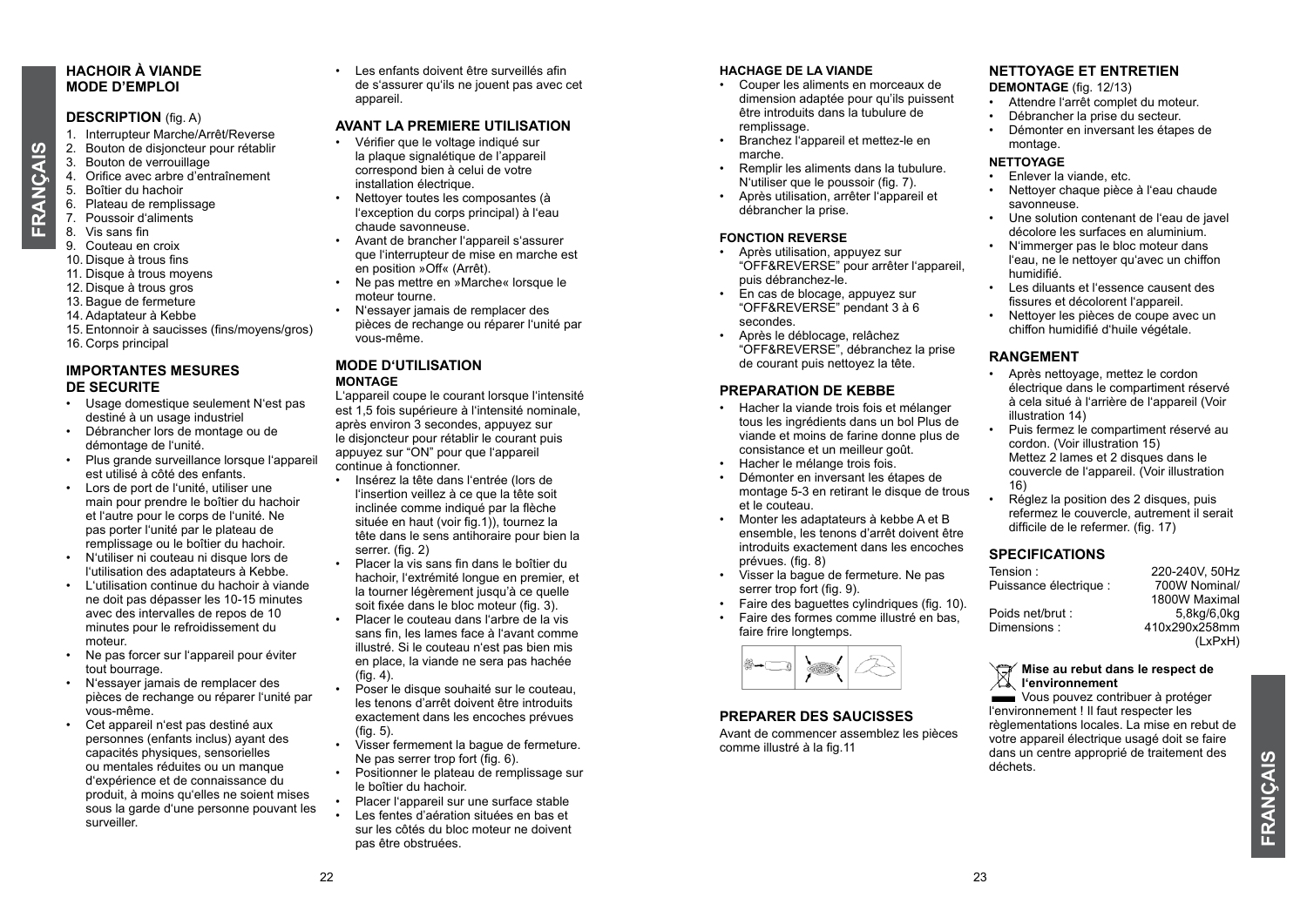#### **PICADORA DE CARNE MANUAL DE INSTRUCCIONES**

#### **DESCRIPCIÓN** (figura A)

- 1. Interruptor de On/Off/Movimiento inverso
- 2. Disyuntor/botón de reinicio
- 3. Botón de bloqueo
- 4. Entrada del cabezal<br>5. Cabezal
- Cabezal 6. Placa de la tolva

**ESPAÑOL**

ESPAÑOL

- 7. Empujador de comida
- 8. Gusano de empuje
- 9. Cuchilla de corte
- 10. Placa de corte (fina)
- 11. Placa de corte (media)
- 12. Placa de corte (grande)
- 13. Anillo de fijación
- 14. Accesorio kebbe
- 15. Accesorios para salchichas (fino/medio/ grande)
- 16. Recipiente principal

#### **MEDIDAS DE SEGURIDAD IMPORTANTES**

- Sólo para uso doméstico. No lo use con una finalidad industrial.
- Desenchúfelo cuando monte y desmonte la unidad.
- Es necesaria una fuerte supervisión cuando cualquier aparato se usa cerca de niños.
- Cuando transporte la unidad, asegúrese de sujeta el cabezal con una mano y el botón posterior con la otra mano. No transporte la unidad por la placa de la tolva o el cabezal.
- No fije la cuchilla de corte ni la placa de corte cuando use el accesorio kebbe.
- Bajo carga el funcionamiento continuo de la picadora de carne no debe exceder 10-15 minutos con el siguiente intervalo de 10 minutos para la refrigeración del motor.
- Para evitar atascos, no fuerce el funcionamiento de la unidad con una presión excesiva.
- Nunca intente sustituir las piezas y reparar la unidad usted mismo.
- Este aparato no está diseñado para que lo usen personas (incluidos niños) con capacidades físicas, sensoriales o mentales reducidas, o con falta de conocimientos o experiencia, a menos que hayan recibido supervisión o formación en lo referente al uso del

aparato por una persona responsable de su seguridad.

• Debería supervisar a los niños para asegurarse que no jueguen con el aparato.

#### **ANTES DE USARLA POR PRIMERA VEZ**

- Compruebe que el voltaje indicado en la placa identificativa se corresponde con el voltaje de la corriente de su hogar.
- Lave todas las piezas (excepto la carcasa) en agua tibia jabonosa.
- Antes de enchufarla, asegúrese que el interruptor Off/Reverse se encuentra en la posición "Off".
- Cuando se active el motor, no la encienda.
- Nunca intente sustituir las piezas y reparar la unidad usted mismo.

#### **INSTRUCCIONES DE USO MONTAJE**

El aparato cortará la alimentación cuando la corriente sobrepase en 1.5 veces la corriente nominal; tras aproximadamente 3 segundos, pulse el disyuntor y reinicio para reiniciarla; posteriormente pulse "ON", y el aparato continuará funcionando.

- Sujete el cabezal e insértelo en la entrada (al insertarlo, rogamos preste atención al cabezal ya que debe estar sesgado en la dirección que indica la flecha en la parte superior; véase figura 1), y posteriormente nueva el cabezal en sentido antihorario de forma que el cabezal se apriete bien (figura 2).
- Coloque el gusano de empuje en el cabezal, con el extremo largo en primer lugar y gírelo para alimentar el tornillo ligeramente hasta que se fije en la carcasa del motor (figura 3).
- Coloque la cuchilla de corte en el eje del gusano de con la hoja dando hacia la parte frontal tal y como se ilustra. Si no se ajusta debidamente, no se picará la carne  $(fiaura 4)$
- Coloque la placa de corte que desee cerca de la cuchilla de corte, ajustando las protuberancias en la ranura (figura 5).
- Atornille bien el anillo de fijación. No lo apriete demasiado (figura 6).
- Coloque la placa de la tolva en el cabezal y fíjelo en su posición.
- Coloque la unidad sobre un lugar firme.

• El paso de aire situado en la parte inferior y en el lateral de la carcasa del motor debe mantener libre y sin bloqueos.

#### **PICAR CARNE**

- Corte todos los alimentos en pedazos de forma que se ajusten fácilmente en la apertura de la tolva.
- Enchufe y encienda la máquina.
- Vierta los alimentos en la placa de la tolva. Úsela únicamente con el empujador de alimentos (figura 7).
- Tras su uso, apague la unidad y desenchúfela de la corriente eléctrica.

#### **FUNCIÓN DE MOVIMIENTO INVERSO**

- Tras usarla, pulse "OFF&REVERSE" para dejar que el aparato se detenga y posteriormente, extraiga el enchufe.
- Si se produce un bloqueo, pulse directamente "OFF&REVERSE" durante 3-6 segundos.
- Tras desbloquearlo, suelte "OFF&REVERSE", y extraiga el enchufe; posteriormente limpie de alimentos el cabezal del aparato.

#### **HACER KEBBE**

- Pique la carne tres veces y mezcle todos los ingredientes en un bowl. Más carne y menos harina en la cubierta de salida crean una mayor consistencia y un mejor gusto.
- Muela la mezcla tres veces.
- Desmonte el aparato invirtiendo los pasos de montaje 5-3 para retirar la placa de corte y la cuchilla de corte.
- Coloque los accesorios para kebbe A y B en el eje del tornillo de alimentación, ajustando las protuberancias en las ranuras. (figura 8)
- Atornille la tapa hasta que se encuentre firme. No la apriete demasiado (figura 9).
- Realice la cubierta de salida cilíndrica (figura 10).
- Forme kebbe tal y como se ilustra abajo y fríalo bien.



#### **HACER SALCHICHAS**

Antes de empezar, rogamos monte el accesorio según lo siguiente (figura 11)

#### **LIMPIEZA Y MANTENIMIENTO**

**DESMONTAJE** (figura 12/13)

- Asegúrese que el motor se ha detenido completamente.
- Desconecte el enchufe de la toma de corriente.
- Desmóntelo invirtiendo los pasos de montaje.

#### **LIMPIEZA**

- Retire la carne, etc.
- Lave cada pieza en agua jabonosa tibia.
- Una solución blanqueante que contenga cloro decolorará las superficies de
- aluminio. • No sumerja la carcasa del motor en agua, sólo límpiela con un paño húmedo.
- Los disolventes y el petróleo provocarán un cambio en el color de la unidad.
- Limpie todas las piezas de corte con un paño empapado en aceite vegetal.

#### **ENVASE**

- Tras limpiarla, coloque el conjunto de cables en la caja de los cables que se encuentra situada en la parte posterior del cuerpo del aparato (véase Ilustración 14).
- Posteriormente bloquee la cubierta de la caja de los cables (véase Ilustración 15). Coloque las 2 bandejas de las cuchillas y los 2 kebbes en la tapa de almacenamiento que se encuentra sobre la carcasa del aparato (véase Ilustración 16).
- Ajuste la posición de los 2 kebbes; posteriormente cubra la tapa de almacenamiento, o será muy difícil cubrir la cubierta de almacenamiento (figura 17).

## **ESPECIFICACIONES**

Calificación: 220-240V, 50Hz Alimentación: 700W Nominal/1800W Máximo Peso neto/bruto:<br>Dimensiones: Dimensiones: 410x290x258mm  $(IxDxH)$ 

#### **Eliminación cumpliendo con el medio ambiente**

**EXECUTE:** iPuede avudar a proteger el medio ambiente!

Por favor, recuerde respetar la normativa local: entregue los equipos eléctricos que no funcionen en un centro de reciclaje adecuado.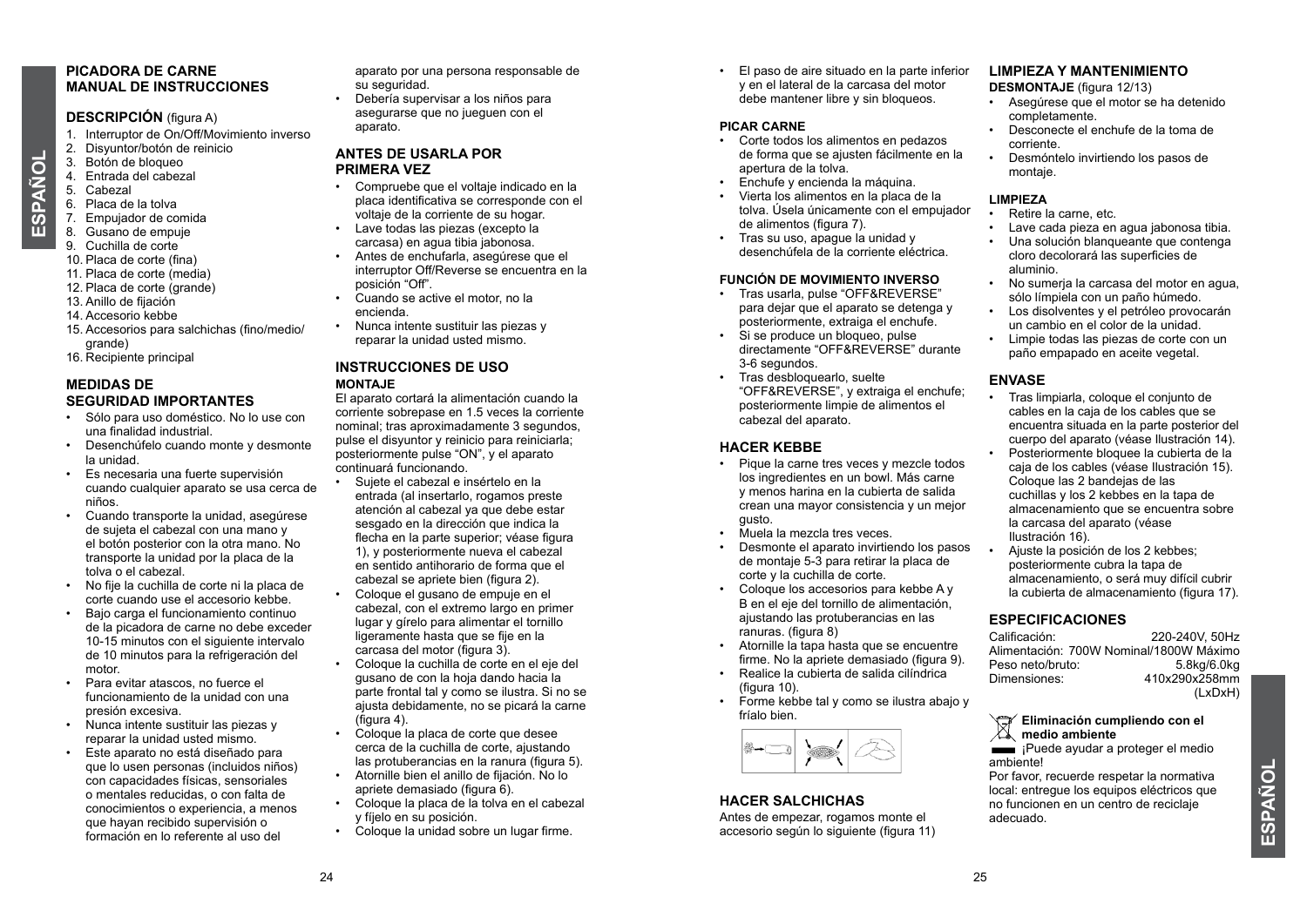#### **МЯСОРУБКА РУКОВОДСТВО ПО ЭКСПЛУАТАЦИИ ПРЕДНАЗНАЧЕНИЕ**

Для измельчения продуктов. Не для коммерческого и промышленного использования

#### **ОПИСАНИЕ** (рис. A)

- 1. Переключатель On/Off/реверса
- 2. Circuit breaker&Reset
- 3. Кнопка блокировки
- 4. Вход рабочей головки
- 5. Рабочая головка
- 6. Тарелка загрузочной воронки
- 7. Толкатель
- 8. Шнек
- 9. Подвижный нож
- 10.Неподвижный нож-решетка (Мелкая)
- 11.Неподвижный нож-решетка (Средняя)
- 12.Неподвижный нож-решетка (Крупная)
- 13.Фиксирующее кольцо
- 14.Насадка Киббе
- 15.Насадка для сосисок (Мелкая/Средняя/ Крупная)
- 16.Корпус

#### **ВАЖНЫЕ ПРАВИЛА ТЕХНИКИ БЕХЗОПАСНОСТИ**

- Только для домашнего пользования. Не используйте мясорубку для промышленных целей.
- Разбирая и собирая устройство, отключите его от сети.
- Дети могут пользоваться устройством только под присмотром взрослых.
- Перемещая устройство, держите его одной рукой за рабочую головку, а второй рукой придерживайте корпус сзади. Не переносите устройство, держа его за тарелку загрузочной воронки или головку.
- Не устанавливайте подвижный нож при использовании насадки Киббе.
- Продолжительность непрерывной работы мясорубки не должна превышать 10-15 минут, после чего стоит сделать 10-минутный перерыв для охлаждения двигателя.
- Во избежание заторов, не прилагайте излишних усилий при использовании мясорубки.
- Никогда не пытайтесь починить или заменить запчасти мясорубки самостоятельно.
- Данный прибор не рекомендуется использовать людям (включая и

детей) с ограниченными физическими, сенсорными или умственными возможностями, а также обладающих недостаточным опытом или знанием продукта. Данной категории лиц рекомендуется использовать прибор только под присмотром. • Дети должны находится под присмотром взрослых, чтобы удостовериться, что они не играются прибором, а используют его по назначению.

#### **ПРЕЖДЕ, ЧЕМ ПРИСТУПИТЬ К РАБОТЕ**

- Проверьте напряжение, убедитесь, что напряжение, указанное на шильдике соответствует напряжению вашей сети.
- Промойте все части мясорубки (кроме корпуса) теплым мыльным раствором.
- Прежде чем подключить мясорубку к сети, убедитесь в том, что переключатель Off/Reverse находится в положении Off"
- Во избежание повреждений не выключайте мясорубку снова до тех пор, пока двигатель не остановится.
- Никогда не пытайтесь починить или заменить запчасти мясорубки самостоятельно.

#### **ПРАВИЛА ПОЛЬЗОВАНИЯ СБОРКА**

Если потребляемый ток в течение 3 секунд превышает номинальный ток в 1,5 раза, устройство автоматически отключится. Нажмите кнопку "Circuit breaker&Reset" для сброса, затем нажмите кнопку "ON", чтобы заново включить устройство.

- Возьмите головку и вставьте в отверстие (обратите внимание, чтобы головка перекашивалась по стрелке вверху, см. рис. 1), затем поверните головку против часовой стрелки до полной фиксации. (рис. 2)
- Установите шнек в рабочую головку, длинным концом вперед и поверните его слегка, так, чтобы он встал в корпус двигателя (рис. 3)
- Установите подвижный нож на шнек, режущей частью вперед, как показано на рисунке. Если он не встал должным образом, мясо не будет перемалываться. (рис. 4)
- Установите нужный неподвижный ножрешетку около подвижного ножа, таким

образом, чтобы выступы встали в паз  $(nuc. 5)$ 

- Затяните фиксирующее кольцо. Не перетягивайте кольцо (рис. 6).
- Установите тарелку загрузочной воронки на головку и зафиксируйте ее на месте.
- Установите мясорубку на ровной поверхности.
- Вентиляционное отверстие в нижней части мясорубки и сбоку от корпуса двигателя должны быть открыты.

#### **ПРИГОТОВЛЕНИЕ МЯСНОГО ФАРША**

- Порежьте мясо на кусочки, так чтобы они легко входили в загрузочную воронку.
- Включить штепсельную вилку в розетку и включить прибор.
- Положите мясо на тарелку загрузочной воронки. Используйте толкатель для подачи мяса в бункер. (рис. 7)
- После использования выключите мясорубку и отключите ее от сети.

#### **ФУНКЦИЯ РЕВЕРСА**

- По окончании работы нажмите кнопку "OFF&REVERSE" для остановки устройства, затем выньте вилку из розетки.
- Если случится закупорка, сразу же нажмите кнопку "OFF&REVERSE" в течение 3-6 секунд.
- После устранения закупорки освободите кнопку "OFF&REVERSE", выньте вилку из розетки, затем очистите головку.

#### **ПРИГОТОВЛЕНИЕ КИББЕ**

- Проверните фарш трижды и перемешайте все ингредиенты в чашке. Добавив небольшое количество муки к мясу, вы улучшите консистенцию и вкус.
- Трижды перемелите смесь.
- Чтобы снять неподвижные ножрешетку и подвижный нож, выполните в обратном порядке операции по сборку мясорубки (5-3).
- Установите обе насадки Киббе А и В на подающий шнек, так, чтобы выступы вошли в пазы. (рис. 8)
- Установите на место кольцо и затяните. Не перетягивайте кольцо (рис. 9).
- Установите крышку цилиндрического выхода (рис. 10)

• Сделайте киббе, как показано ниже и пожарьте во фритюре.



#### **ИЗГОТОВЛЕНИЕ СОСИСОК**

Перед началом работы установите сосисочную насадку, как показано на (рис. 11)

#### **ЧИСТКА И УХОД**

#### **РАЗБОРКА** (рис. 12/13)

- Убедитесь в том, что двигатель полностью остановлен.
- Отключите мясорубку от сети.
- Разберите мясорубку в порядке, обратном сборке.

#### **ЧИСТКА**

- Удалите остатки мяса и др. продуктов из мясорубки.
- Промойте все части мясорубки в мыльном растворе.
- Отбеливающие растворы содержат хлор, который обесцвечивает алюминиевые поверхности.
- Не мойте корпус двигателя водой, просто вытрите его влажной салфеткой.
- Разбавители и бензин могут повредить или изменить цвет мясорубки.
- Протрите все режущие части салфеткой, смоченной в растительном масле.

#### **УПАКОВКА ПОСЛЕ РАБОТЫ**

- После очистки устройства вложите шнур питания в специальный отсек сзади устройства (рис. 14)
- Затем захлопните крышку отсека (рис. 15) Сложите 2 решетки и 2 насадки Киббе

в специальный отсек вверху устройства (рис. 16)

• Перед закрыванием крышки отсека, во избежание трудностей, поправьте положение насадок Киббе (рис. 17)

#### **Хранение.**

Рекомендуется хранить в закрытом сухом помещении при температуре окружающего воздуха не выше плюс 40ºС с относительной влажностью не выше 70% и отсутствии в окружающей среде пыли, кислотных и других паров.

# **РУССКИЙ**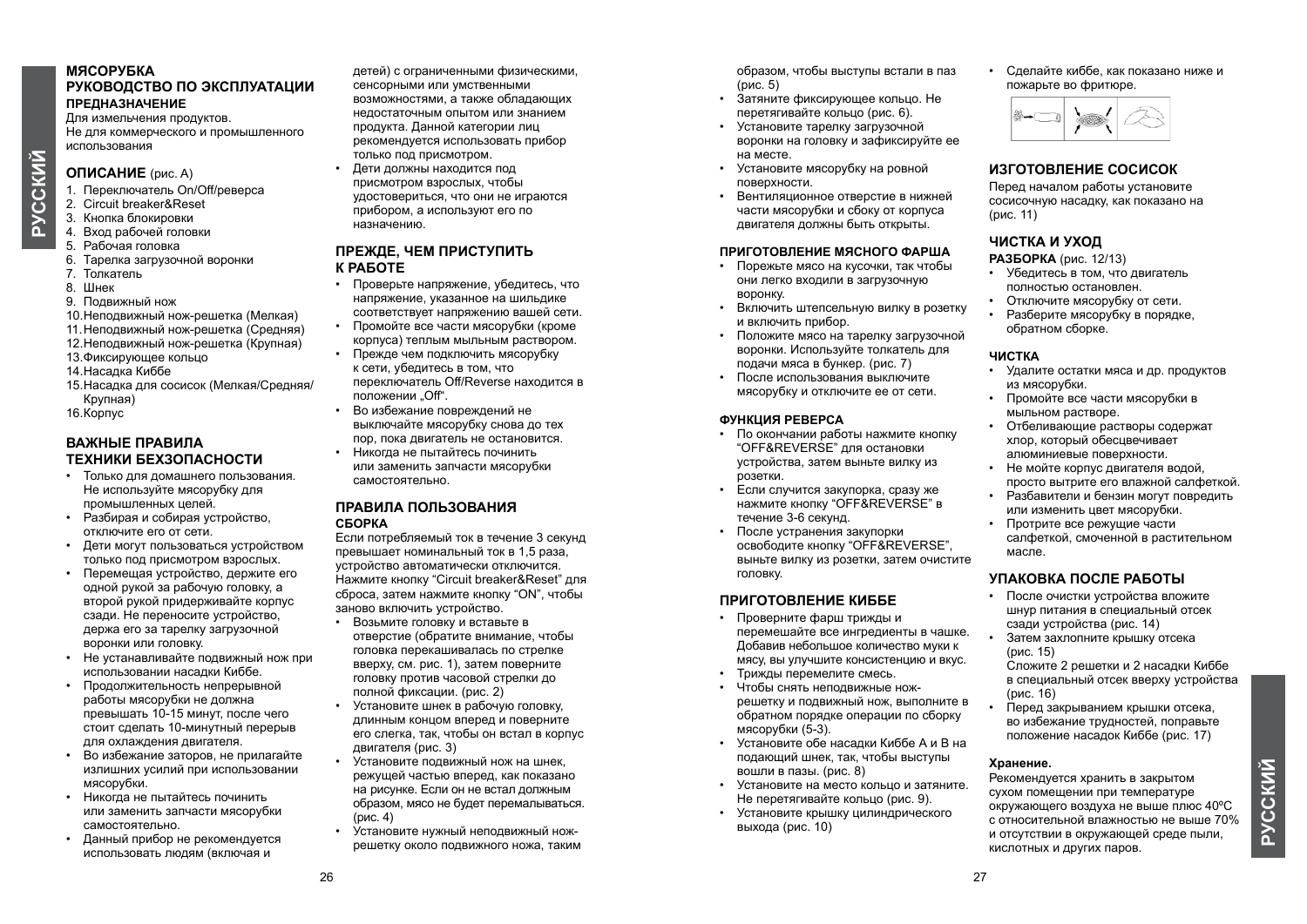#### **Транспортировка.**

К данному прибору специальные правила перевозки не применяются. При перевозке прибора используйте оригинальную заводскую упаковку. При перевозке следует избегать падений, ударов и иных механических воздействий на прибор, а также прямого воздействия атмосферных осадков и агрессивных сред.

### **ХАРАКТЕРИСТИКИ**

220-240В 50Гц характеристики<br>Потребляемая Потребляемая: 700Вт номинальная/ 1800 Вт максимальная<br>5 8 кг/6 0 кг Вес нетто/брутто:<br>Габаритные: Габаритные: 410x290x258мм размеры

Производитель сохраняет за собой право изменять дизайн и технические характеристики устройства без предварительного уведомления.

#### **Срок службы прибора – 3 года**

Данное изделие соответствует всем требуемым европейским и российским стандартам безопасности и гигиены.

#### **Изготовитель:**

Компания Тиметрон Австрия (Timetron GesmbH)

#### **Адрес:**

Раймундгассе 1/8, 1020, Вена, Австрия (Raimundgasse 1/8, 1020 Vienna, Austria)

Сделано в Китае

Дата производства указана на упаковке

#### **Импортер:**

ООО «Грантэл» 143912, Московская область, г. Балашиха, Западная коммунальная зона, ул. Шоссе Энтузиастов, вл.1а, тел. +7 (495) 297 50 20

В случае неисправности изделия необходимо обратиться в ближайший авторизованный сервисный центр. За информацией о ближайшем сервисном центре обращайтесь к продавцу.

#### **Экологическая утилизация**

Вы можете помочь защитить окружающую среду! Помните о соблюдении местных правил: Отправьте неработающее электрооборудование в соответствующие центры утилизации.

#### **MLÝNEK NA MASO NÁVOD K OBSLUZE**

#### **POPIS** (obr. A)

- 1. Spínač zap/vyp/reverzní chod<br>2. Jistič / spínač reset
- 2. Jistič / spínač reset<br>3. Zamykací knoflík
- Zamykací knoflík
- 4. Vstup pro hlavu
- 5. Hlava<br>6. Deska
- 6. Deska násypky<br>7. Posunovač potr
- 7. Posunovač potravin<br>8. Šnek
- 8. Šnek<br>9. Řeza 9. Řezací čepel
- 10. Řezací deska (jemná)
- 11. Řezací deska (střední)
- 12. Řezací deska (velká)
- 13. Upevňovací kroužek
- 14. Nástavec Kibbe
- 15. Nástavce na klobásy (jemné/střední/ velké)
- 16. Těleso

#### **DŮLEŽITÉ BEZPEČNOSTNÍ UPOZORNĚNÍ**

- Pouze pro domácí použití. Nepoužívejte k průmyslovým účelům.
- Při montáži a demontáži přístroje odpojte zástrčku ze zásuvky.
- Je-li spotřebič používán v blízkosti dětí, je nutný přísný dohled.
- Při přenášení přístroje se ujistěte, že držíte hlavu jednou rukou a druhou rukou zadní knoflík. Nepřenášejte přístroj za desku zásobníku nebo ani za hlavu.
- Při použití nástavce Kibbe neupevňujte řezací čepel ani řezací desku.
- Nepřetržitý chod mlýnku na maso by neměl být delší než 10-15 minut s následujícím 10 minutovým intervalem chlazení motoru.
- Aby nedošlo k zablokování, nepoužívejte zařízení při použití nadměrného tlaku.
- Nikdy se nepokoušejte vyměnit díly a opravit zařízení sami.
- Tento spotřebič není určen k používání osobami (včetně dětí) s omezenými fyzickými, smyslovými nebo duševními schopnostmi, nebo bez patřičných zkušeností a znalostí, pokud jim nebyl poskytnut dohled nebo pokyny ohledně bezpečného používání přístroje osobou zodpovědnou za jejich bezpečnost.
- Děti musí být pod dohledem, aby bylo zajištěno, že si se spotřebičem nebudou hrát.

#### **PŘED PRVNÍM POUŽITÍM**

- Zkontrolujte, zda napětí uvedené na typovém štítku odpovídá síťovému napětí ve vaší domácnosti.
- Všechny součásti (kromě tělesa přístroje) umyjte v teplé mýdlové vodě.
- Před zapojením se ujistěte, že je vypínač v poloze  $Vvp''$  (Off).
- Když se motor aktivuje, nezapínejte.
- Nikdy se nepokoušejte vyměnit díly a opravit zařízení sami.

#### **NÁVOD K POUŽITÍ SESTAVENÍ**

Přístroj vypne napájení, když proud přesáhne 1,5 násobek jmenovitého proudu. Po přibližně 3 sekundách stiskněte jistič a reset pro zresetování, poté stiskněte tlačítko ON" (Zapnuto) – přístroj může pokračovat v práci.

- Přidržte hlavu a zasuňte ji do vstupu (při vkládání dbejte na to, aby hlava byla skloněná podle šipky uvedené nahoře, viz obr. 1), následně posuňte hlavu proti směru hodinových ručiček tak, aby byla hlava pevně upevněna. (obr. 2)
- Umístěte šnek do hlavy, dlouhým koncem napřed, a otáčejte, aby se šroub mírně posunul, až bude zasunut do skříně motoru (obr. 3).
- Umístěte řezný nůž na hřídel šneku s čepelí směřující vpřed podle obrázku. Pokud není součást správně namontována, maso se nebude mlít  $($ obr. 4).
- Umístěte požadovanou řeznou desku vedle řezací čepele, aby výčnělky zapadly do drážky (obr $\overline{5}$ ).
- Pevně přišroubujte upevňovací kroužek. Nadměrně neutahujte (obr. 6).
- Umístěte desku zásobníku na hlavu a zajistěte ji.
- Umístěte jednotku na pevné místo.<br>• Průchod vzduchu na spodku a po
- Průchod vzduchu na spodku a po stranách skříně motoru musí být volný a nesmí být blokován

#### **MLETÍ MASA**

- Veškeré potraviny nakrájejte na kousky tak, aby snadno zapadly do otvoru zásobníku.
- Zapojte a zapněte přístroj.
- Vložte potraviny do desky zásobníku. Při práci s nimi používejte pouze posunovač potravin (obr. 7).
- Po použití přístroj vypněte a odpojte od elektrické sítě.